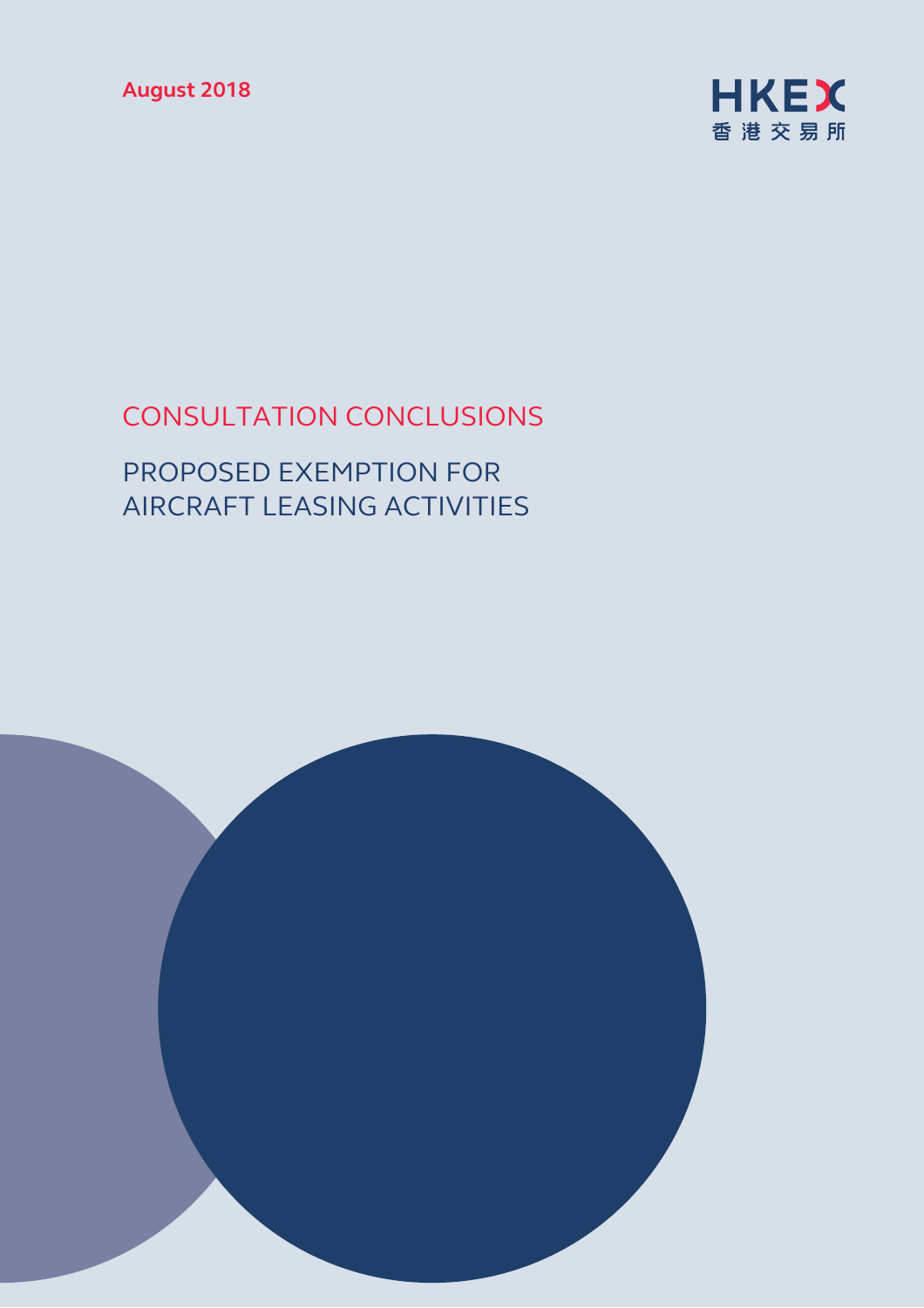# **CONTENTS**

|                                             | Page No. |
|---------------------------------------------|----------|
| <b>EXECUTIVE SUMMARY</b>                    |          |
| <b>CHAPTER 1 : INTRODUCTION</b>             |          |
| CHAPTER 2 : MARKET FEEDBACK AND CONCLUSIONS |          |

# **APPENDICES**

|  | APPENDIX I : SUMMARY RESULT OF QUANTITATIVE ANALYSIS |
|--|------------------------------------------------------|
|  | APPENDIX II : AMENDMENTS TO THE LISTING RULES        |
|  | APPENDIX III : LIST OF RESPONDENTS                   |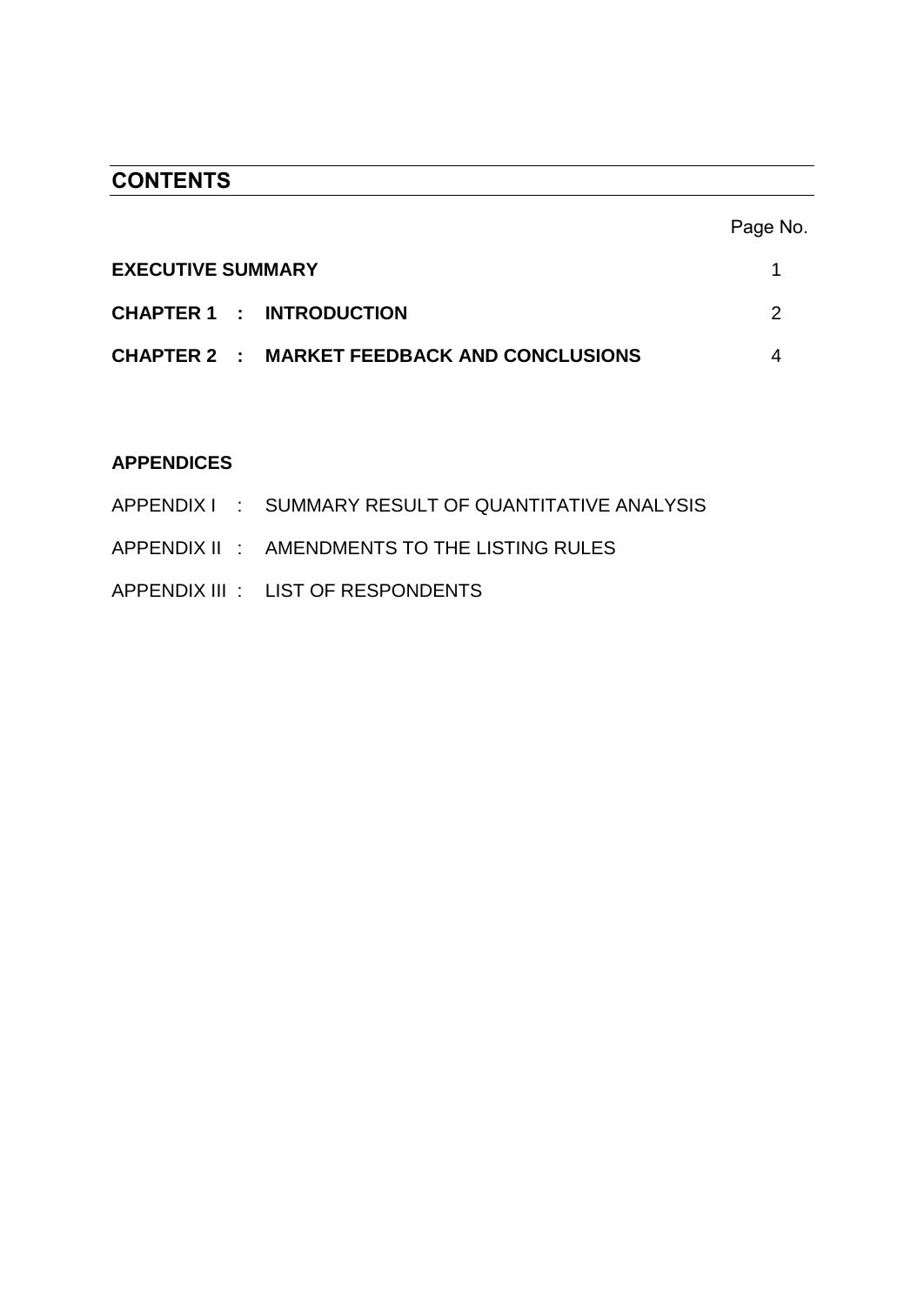# **EXECUTIVE SUMMARY**

1

- 1. This paper presents the results of the consultation conducted by the Exchange on the proposed Rule exemption for aircraft leasing activities.
- 2. As stated in the consultation paper, we proposed to amend the notifiable transaction Rules to provide an exemption for Qualified Aircraft Leasing Activities conducted in the ordinary and usual course of business of Qualified Aircraft Lessors. Under the proposal:
	- Qualified Aircraft Lessors are defined to be listed issuers that are actively engaged in aircraft leasing with aircraft operators as their principal activities. The issuer must also satisfy the following qualification criteria: a) there is a clear disclosure of aircraft leasing as a current and continuing principal business activity in the issuer's latest published annual report (or in the case of a newly listed issuer, its listing document); b) aircraft leasing is reported as a separate and continuing segment (if not the only segment) in the latest published financial statements; and c) the issuer's directors and senior management, taken together, have sufficient experience relevant to the aircraft leasing industry, and the individuals relied on must have a minimum of five years' relevant industry experience;
	- Qualified Aircraft Leasing Activities include acquisitions or disposals of aircraft, or finance leases of aircraft with aircraft operators, that are conducted in the ordinary and usual course of business of Qualified Aircraft Lessors; and
	- Qualified Aircraft Leasing Activities are exempt from the specific disclosure and/or shareholders' approval requirements applicable to notifiable transactions. The issuers are required to provide alternative disclosure by way of announcements and in their interim/annual reports.
- 3. We received 16 responses<sup>1</sup> from professional parties, market practitioners, listed issuers and individuals. Our proposals received support from a majority of the respondents.
- 4. Having considered the responses, we will expand Qualified Aircraft Leasing Activities to include operating leases of aircraft with aircraft operators and the leasing of aircraft to aircraft operators structured through intermediate lessors. We will also modify some disclosures required in announcements and interim/annual reports.
- 5. We will implement the proposals outlined in the consultation paper with the modifications described in paragraph 4. The amended Main Board and GEM Rules are set out in **Appendix II**. They will take effect from 15 October 2018.

<sup>1</sup> Four responses were entirely identical, in content, to other responses and were not counted.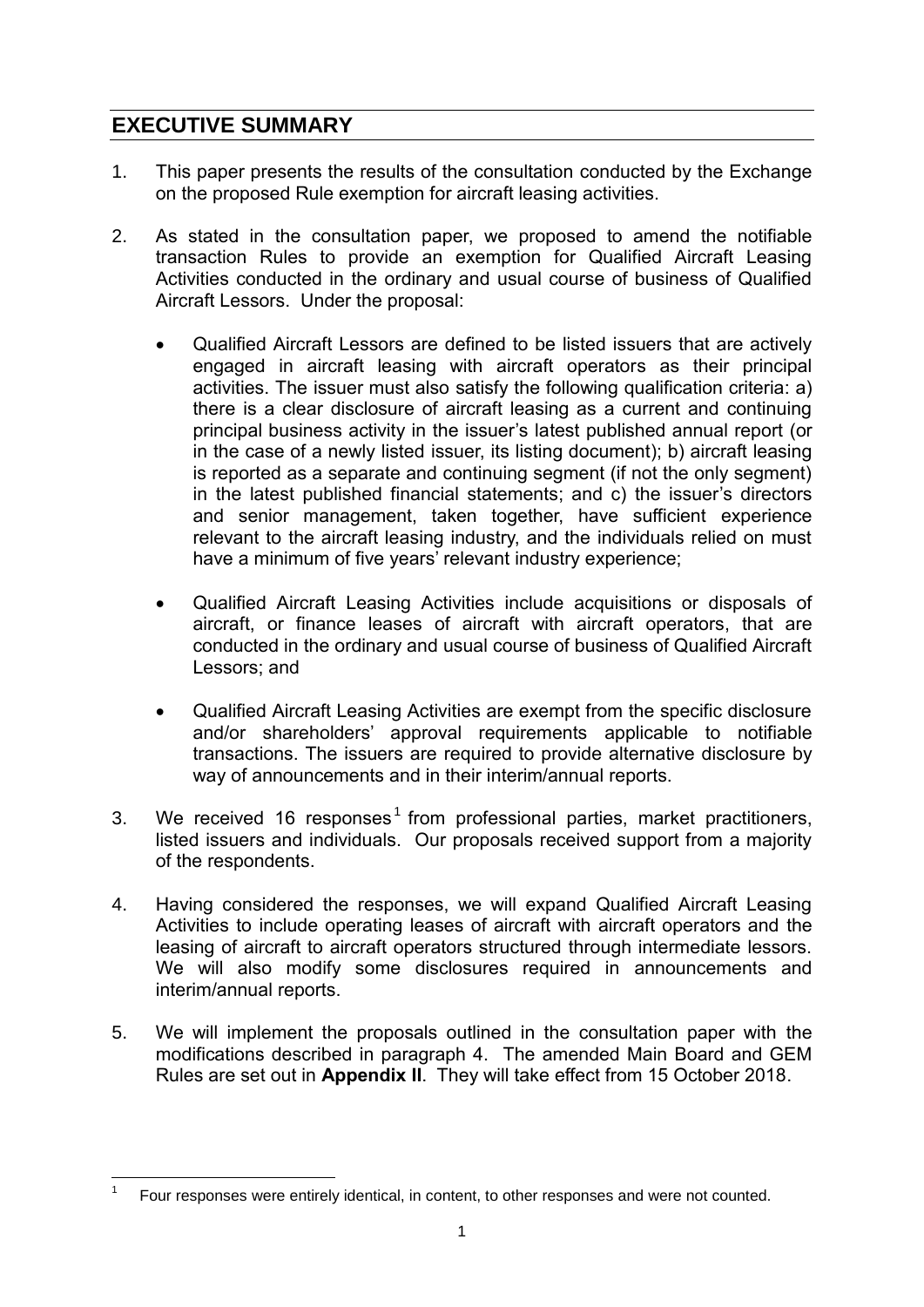# **CHAPTER 1 : INTRODUCTION**

- 6. On 17 November 2017, The Stock Exchange of Hong Kong Limited (**Exchange**), a wholly owned subsidiary of Hong Kong Exchanges and Clearing Limited (**HKEX**), published a Consultation Paper on Proposed Exemption for Aircraft Leasing Activities (the **Consultation Paper**). The Consultation Paper sought comments on proposed Rule changes to provide a general exemption for aircraft leasing activities from the specific disclosure and/or shareholders' approval requirements applicable to notifiable transactions. The consultation period ended on 22 December 2017.
- 7. We received a total of 20 submissions from professional parties, market practitioners, listed issuers and individuals. Of them, 4 responses were entirely identical, in content, to other responses and were not counted<sup>2</sup>.

| Category                                 | No. of responses | Percentage |
|------------------------------------------|------------------|------------|
| <b>INSTITUTIONS</b>                      |                  |            |
| <b>Listed issuers</b>                    | 9                | 56%        |
| Professional body / industry association | 2                | 13%        |
| Market practitioner                      |                  | 6%         |
| None of the above                        |                  | 6%         |
| <b>INDIVIDUALS</b>                       | 3                | 19%        |
| <b>Total</b>                             | 16               | 100%       |

- 8. All submissions are available on the HKEX website<sup>3</sup>. A list of the respondents (other than those who requested anonymity) is provided in **Appendix III**.
- 9. A majority of respondents supported our proposals in the Consultation Paper, while some respondents made suggestions about the scope of the proposed exemption and the alternative disclosure requirements. Chapter 2 summarises major comments and our responses.

 $\frac{1}{2}$ Submissions with content entirely identical to another response were not counted. This follows our publicly stated policy.

<sup>3</sup> Submissions received to the Consultation Paper can be accessed at: [http://www.hkex.com.hk/News/Market-Consultations/2016-to-](http://www.hkex.com.hk/News/Market-Consultations/2016-to-Present/Responses_August_2018?sc_lang=en)[Present/Responses\\_August\\_2018?sc\\_lang=en](http://www.hkex.com.hk/News/Market-Consultations/2016-to-Present/Responses_August_2018?sc_lang=en)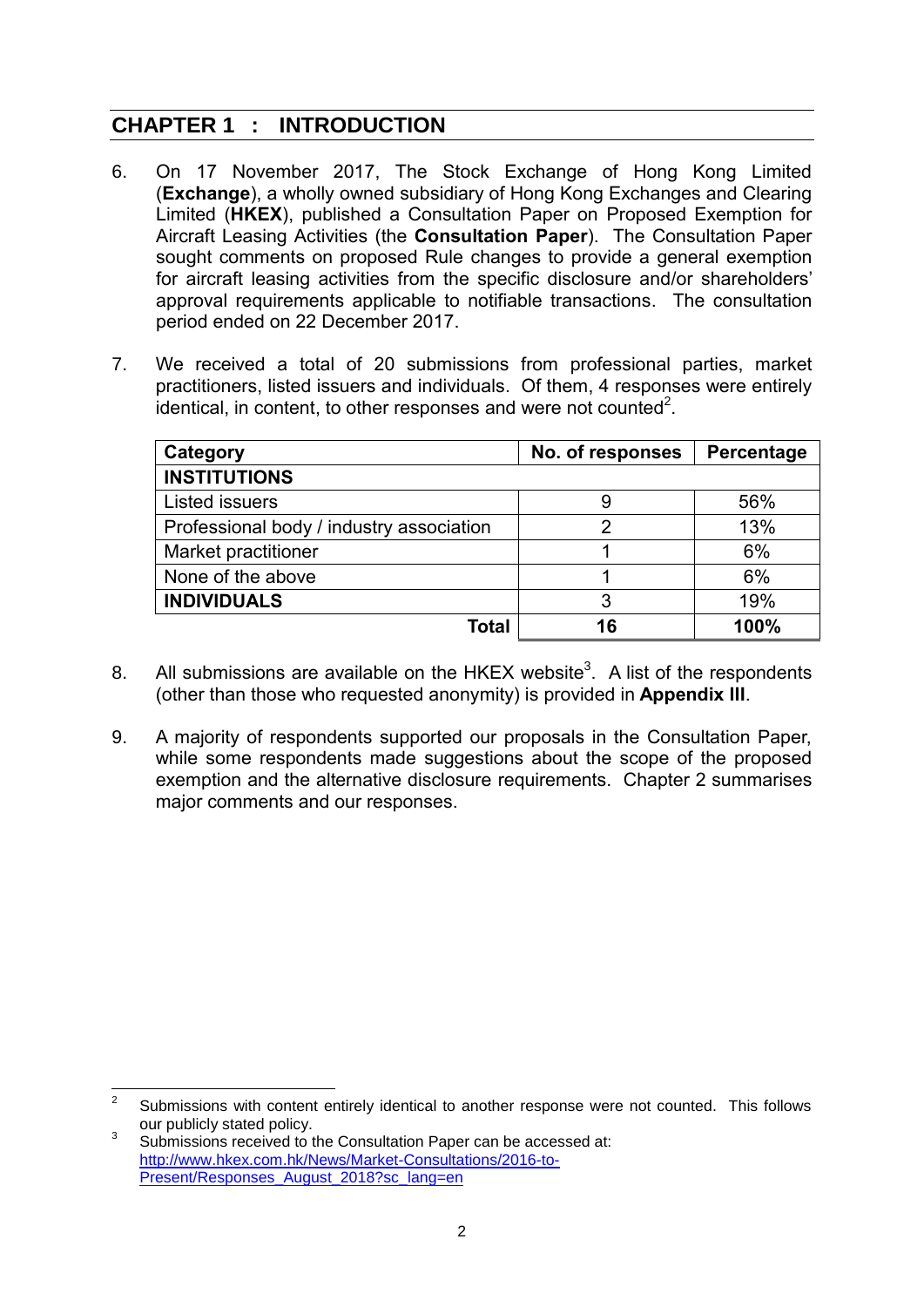10. The amended Rules are available on the HKEX website at:

#### [http://en-](http://en-rules.hkex.com.hk/en/display/display_main.html?rbid=4476&element_id=2)

[rules.hkex.com.hk/en/display/display\\_main.html?rbid=4476&element\\_id=2](http://en-rules.hkex.com.hk/en/display/display_main.html?rbid=4476&element_id=2) (Update No.122).

[http://en-](http://en-rules.hkex.com.hk/en/display/display_main.html?rbid=4476&element_id=49)

[rules.hkex.com.hk/en/display/display\\_main.html?rbid=4476&element\\_id=49](http://en-rules.hkex.com.hk/en/display/display_main.html?rbid=4476&element_id=49) (Update No.57)

They have been approved by the Board of the Exchange and the Board of the Securities and Futures Commission. They will become effective on 15 October 2018.

- 11. We would like to express gratitude to all the respondents for their time and effort in reviewing the Consultation Paper and sharing with us their views.
- 12. This paper should be read in conjunction with the Consultation Paper, which is posted on the HKEX website<sup>4</sup>. All Rule references are to the Main Board Rules unless otherwise stated. The proposals apply equally to the GEM Rules.

 $\frac{1}{4}$ The Consultation Paper published on 17 November 2017 can be accessed at: [http://www.hkex.com.hk/-/media/HKEX-Market/News/Market-Consultations/2016-](http://www.hkex.com.hk/-/media/HKEX-Market/News/Market-Consultations/2016-Present/November-2017-Exemption-for-Aircraft-Leasing-Activities/Consultation-Paper/cp2017113.pdf) [Present/November-2017-Exemption-for-Aircraft-Leasing-Activities/Consultation-](http://www.hkex.com.hk/-/media/HKEX-Market/News/Market-Consultations/2016-Present/November-2017-Exemption-for-Aircraft-Leasing-Activities/Consultation-Paper/cp2017113.pdf)[Paper/cp2017113.pdf](http://www.hkex.com.hk/-/media/HKEX-Market/News/Market-Consultations/2016-Present/November-2017-Exemption-for-Aircraft-Leasing-Activities/Consultation-Paper/cp2017113.pdf)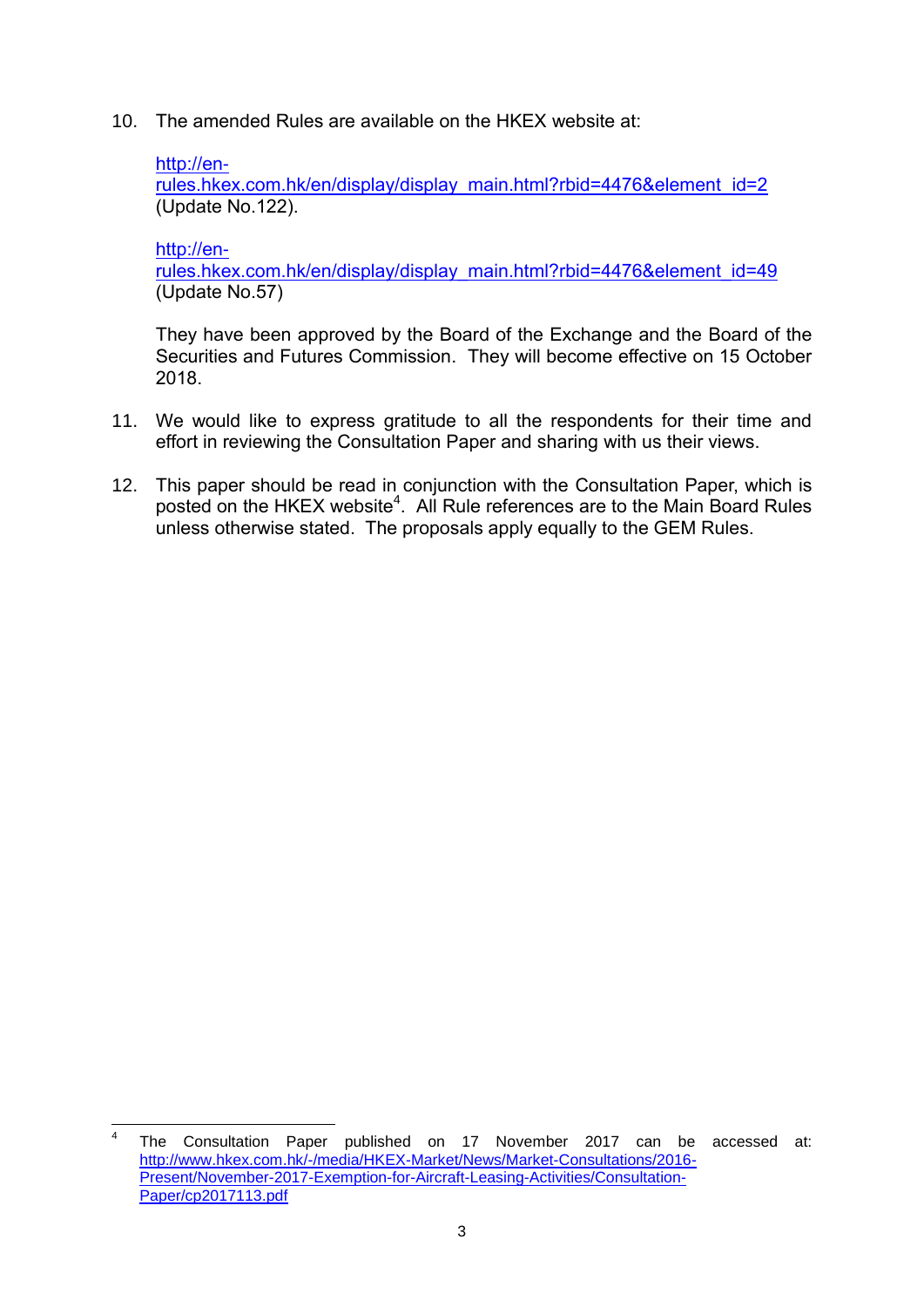# **CHAPTER 2 : MARKET FEEDBACK AND CONCLUSIONS**

13. In this chapter, we set out the respondents' comments on the proposed exemption for aircraft leasing activities, together with our responses and conclusions.

# **PROPOSED EXEMPTION FOR QUALIFIED AIRCRAFT LEASING ACTIVITIES**

- 14. In the Consultation Paper, we proposed that Qualified Aircraft Leasing Activities carried out by a Qualified Aircraft Lessor would be exempt from the specific disclosure and/or shareholders' approval requirements applicable to notifiable transactions, provided that:
	- (a) the board of directors of the Qualified Aircraft Lessor confirms that the transactions are entered into by the lessor in the ordinary and usual course of business and on normal commercial terms; and the terms of the transactions are fair and reasonable and in the interest of the lessor and its shareholders as a whole; and
	- (b) the Qualified Aircraft Lessor discloses brief details of i) the transactions by way of an announcement; and ii) its aircraft leasing activities on an aggregate basis in its next interim/annual report.

# **(1) QUALIFIED AIRCRAFT LESSORS**

- 15. We proposed to define a "Qualified Aircraft Lessor" to be "*a listed issuer that is actively engaged in aircraft leasing with aircraft operators as a principal activity in its ordinary and usual course of business*". The issuer must also satisfy the following criteria to be eligible for the exemption:
	- (a) there is a clear disclosure of aircraft leasing as a current and continuing principal business activity in the issuer's latest published annual report (or in the case of a newly listed issuer, its listing document);
	- (b) aircraft leasing is reported as a separate and continuing segment (if not the only segment) in the issuer's latest published financial statements according to the requirements of the relevant accounting standards adopted for the preparation of the financial statements; and
	- (c) the issuer's directors and senior management, taken together, have sufficient experience relevant to the aircraft leasing industry. Individuals relied on must have a minimum of five years' relevant industry experience.
- 16. For the purpose of the proposed exemption, an "aircraft operator" refers to *"a company that carries on a business of operating aircraft as an owner or charterer for providing services for the carriage by air of passengers, cargo or mail"*.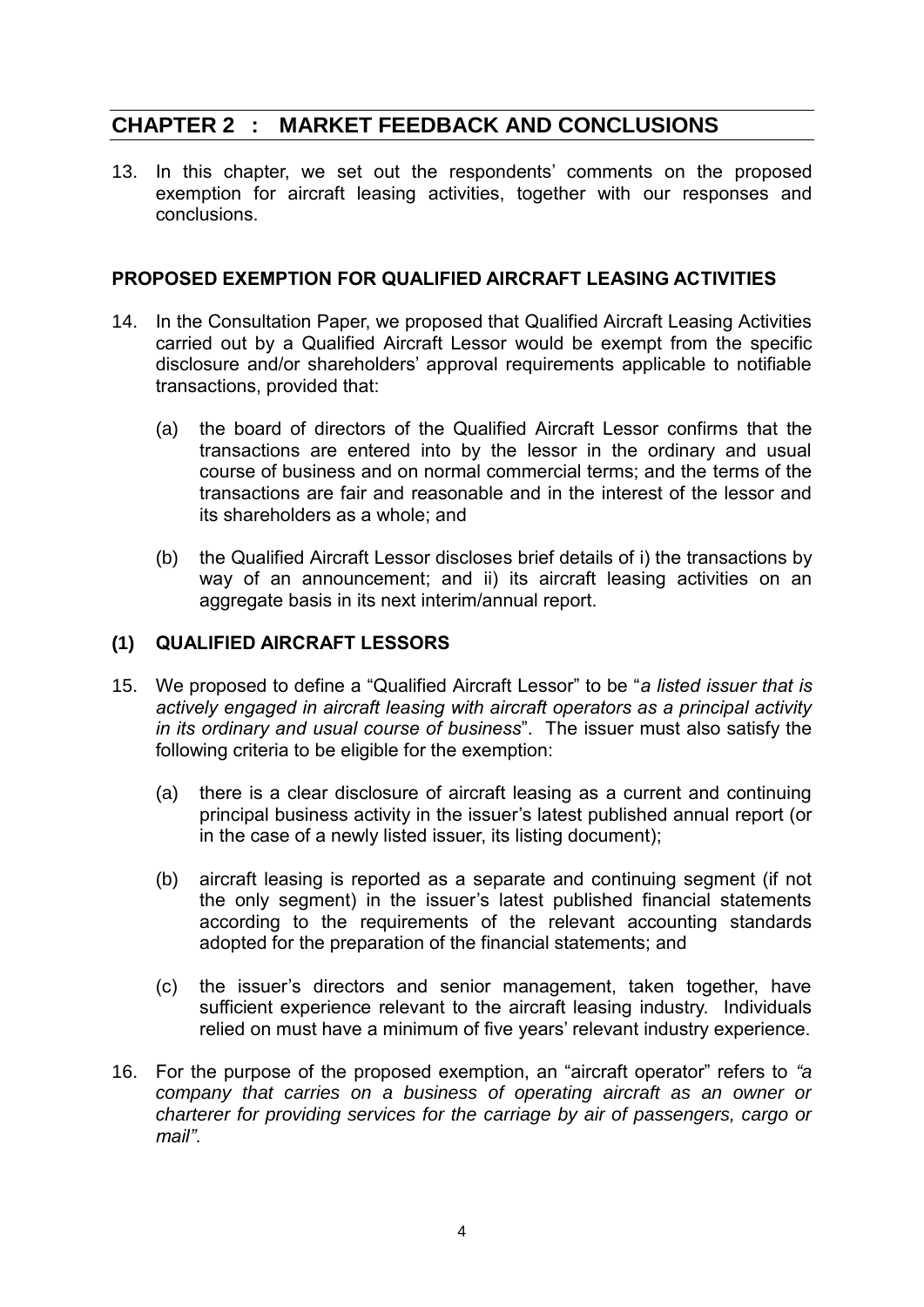- **Question 1:** Do you agree with the proposal to provide a general exemption for aircraft leasing activities?
- **Question 2:** Do you agree with the proposed Rule amendments to define a Qualified Aircraft Lessor to be an issuer that is actively engaged in aircraft leasing with aircraft operators as a principal activity in its ordinary and usual course of business?
- **Question 3:** Do you agree with the proposed criteria set out in paragraphs 15 (a) and (b) for determining whether an issuer is a Qualified Aircraft Lessor?
- **Question 4:** (a) Do you agree with the proposed requirement that a Qualified Aircraft Lessor's directors and senior management, taken together, shall have sufficient experience relevant to the aircraft leasing industry? (b) Do you agree that the individuals relied on must have a minimum of five years' relevant industry experience?
- **Question 5:** Do you recommend other criteria or factors for determining an issuer as a Qualified Aircraft Lessor?

#### **Comments received**

- 17. (Question 1) All respondents were supportive of the proposal to provide a general exemption for aircraft leasing activities.
- 18. The proposed requirements relating to Qualified Aircraft Lessors also received support from a majority of respondents:
	- (Question 2) 88% of the respondents supported the proposed definition of Qualified Aircraft Lessor, and 12% opposed;
	- (Question 3) 94% of the respondents supported the proposed criteria for determining Qualified Aircraft Lessors as set out in paragraphs 15(a) and (b) above. The remaining 6% did not indicate a view;
	- (Question 4(a)) 69% of the respondents supported the proposal to require sufficient management experience in the aircraft leasing industry, and 25% opposed. The remaining 6% did not indicate a view;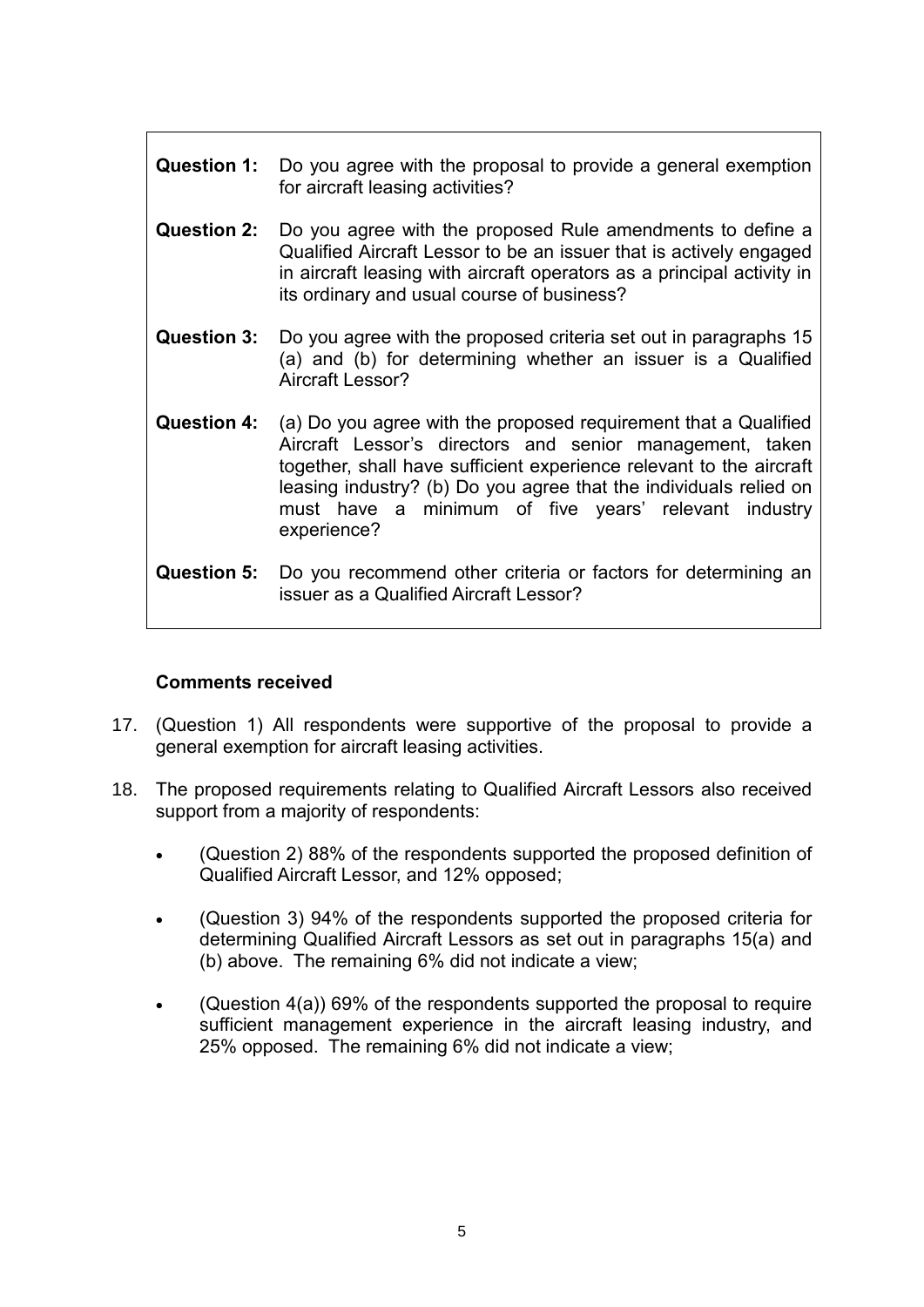- (Question 4(b)) eight respondents<sup>5</sup> (50%) agreed with the proposal to require the individuals relied on to possess a minimum of five years' relevant industry experience. Of the seven respondents opposing the proposal, one suggested a longer period of eight years; two considered that a minimum of three years' experience would be sufficient; one considered that it should be up to the issuer to decide what level of experience is sufficient for its own purpose; and three did not support any minimum period. One respondent did not indicate a view.
- 19. The comments given by respondents who opposed the proposals in questions 2 and 4 include:

### *Definition of Qualified Aircraft Lessors*

- (a) A respondent considered that Qualified Aircraft Lessors should not be confined to those issuers that are engaged in aircraft leasing with aircraft operators. The proposal should also exempt aircraft leasing with nonaircraft operators, and cover the leasing of civil planes, business jets and any other types of aircraft.
- (b) Another respondent considered that the proposed exemption should also apply to aircraft leasing with aircraft operators via intermediate lessors. This comment was also made by some respondents supporting the proposal, who pointed out that it is common in the aviation industry for an aircraft lessor to lease its aircraft to an aircraft operator indirectly through an intermediate lessor (which may be owned by the aircraft lessor or aircraft operator) for commercial reasons. These types of aircraft lease arrangements may also be eligible for profit tax concessions under the new tax regime for aircraft leasing activities in Hong Kong<sup>6</sup>.

 $\overline{5}$ <sup>5</sup> One respondent who opposed the proposal stated that the requirement of a minimum five years' experience is acceptable if it only applies to some of, and not all, directors and senior management.

<sup>6</sup> A legislative amendment giving profit tax concession to qualifying aircraft lessors and qualifying aircraft leasing manager came into effect in July 2017. In the Departmental Interpretation and Practice Notes (DIPN No. 54) issued by the Inland Revenue Department (paragraph 22), it states that: *"Aircraft leasing activity is defined in section 1(1) of Schedule 17F as leasing an aircraft by a corporation to an aircraft operator. The aircraft must be leased to an aircraft operator, whether in Hong Kong or elsewhere. In commercial practice, an intermediate lessor may be interposed*  between the corporation and the aircraft operator for various reasons, such as meeting *requirements on aircraft registration. The intermediate lessor may be a related company of either the corporation or the aircraft operator. The Commissioner would carefully examine the facts, including any tax motives to avoid taxes, to ascertain whether such an arrangement should be eligible for the profits tax concessions."*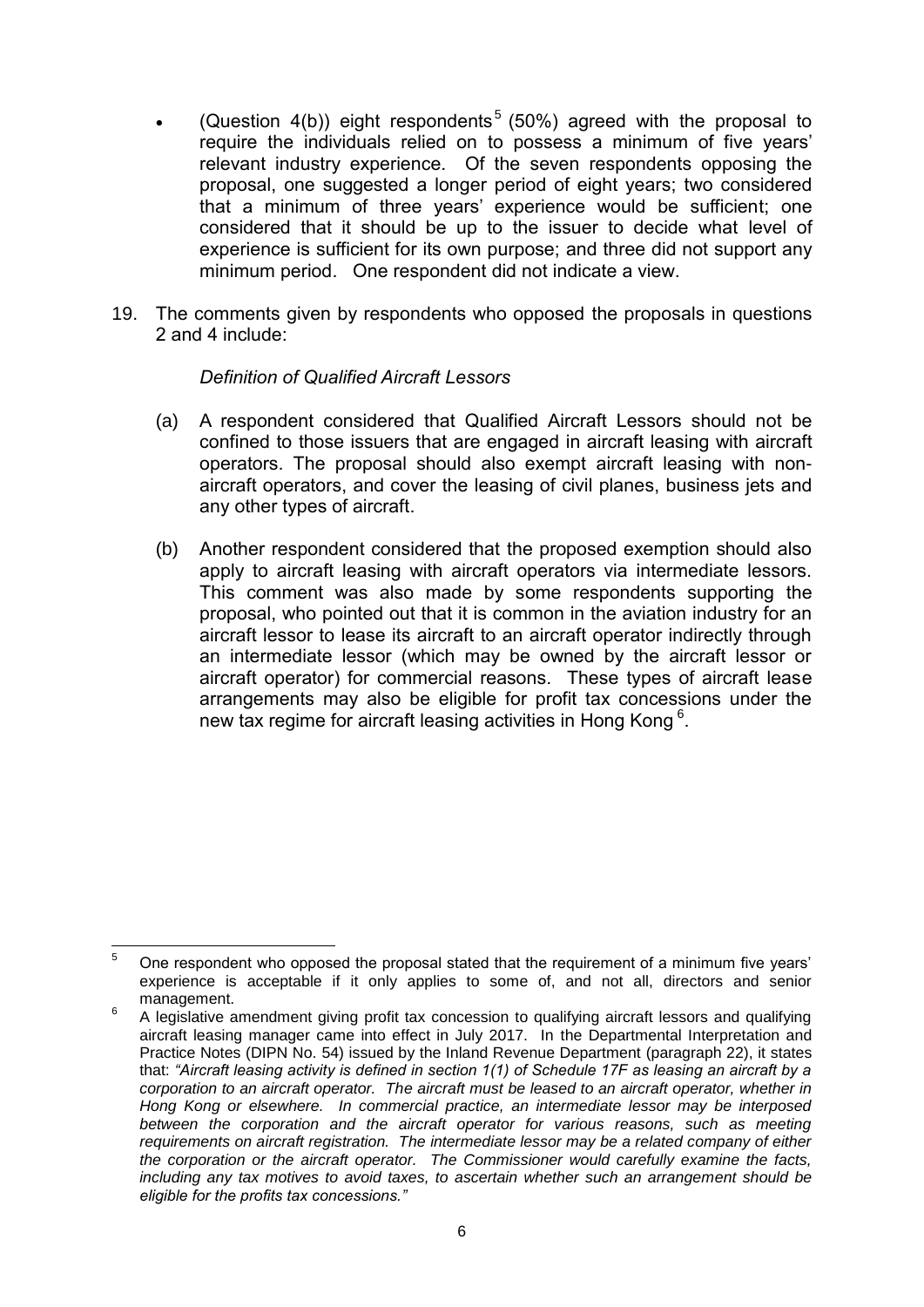*Requirement on management experience in aircraft leasing industry*

- (c) A number of respondents considered that it is not necessary to require directors and senior management of Qualified Aircraft Lessors to have expertise in the aircraft leasing industry because i) the current Rules, particularly Rules 3.08 and 3.09, already require every director to have the experience and be able to demonstrate a standard of competence commensurate with his position as a director of an issuer; ii) there is no similar management experience requirement for exemptions available to qualified property acquisitions under the current Rules; iii) the proposed exemption should apply as long as aircraft leasing is a current and continuing principal business activity of the listed issuer and the relevant transactions are entered into by the issuer in its ordinary and usual of business; and iv) apart from the experience in the aircraft leasing industry, it is also important for the directors and senior management of aircraft lessors to have solid experience in financial management.
- 20. In response to question 5, some respondents suggested other criteria for determining whether an issuer is a Qualified Aircraft Lessor, including i) a minimum threshold for the volume of aircraft leasing business of the issuer, ii) the issuer having been engaged in aircraft leasing for a certain number of years; and iii) the issuer having been engaged in the provision of value-added services relating to aircraft leasing (such as fleet planning, fleet replacement package deals, aircraft disassembling, component sales, financing management, aircraft management and other leasing related activities).

#### *Other comments and suggestions*

- 21. Some respondents sought to clarify that the proposal would only require a sufficient number of (and not all) directors and senior management to possess the relevant industry experience. They also queried whether there is a minimum requirement.
- 22. A respondent asked whether an issuer is required to seek the Exchange's confirmation that it has fulfilled the criteria for a Qualified Aircraft Lessor.
- 23. Another respondent commented that where a Qualified Aircraft Lessor is exempt from the disclosure and/or shareholders' approval requirements in respect of its aircraft leasing transactions, its listed holding company should also be exempt from those requirements.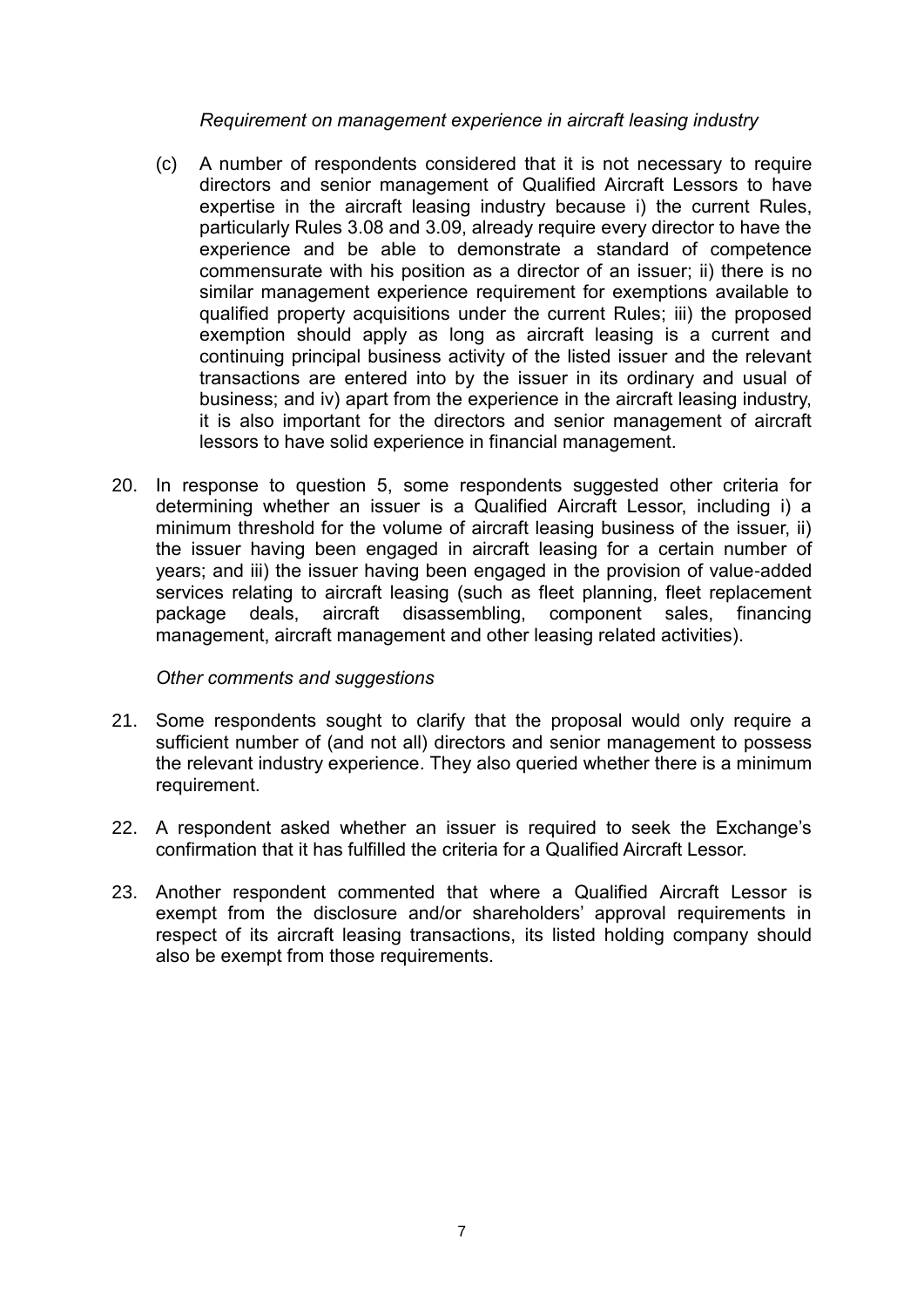### **Our response**

*Definition of Qualified Aircraft Lessors*

- 24. Our proposal is to provide an exemption for aircraft leasing activities in the ordinary and usual course of business of listed aircraft lessors. We consider that the proposed exemption should apply only to those issuers that are actively engaged in aircraft leasing with aircraft operators<sup>7</sup> as we understand this to be the common operating model for aircraft leasing companies. We will not adopt the suggestion to exempt aircraft leases with non-aircraft operators as the exemption should be narrowly defined to avoid abuse. However, there is no restriction on the types of aircraft involved.
- 25. We note comments made by a number of respondents that it is a market practice to conduct aircraft leasing through intermediate lessors owned by aircraft lessors or aircraft operators. We will modify the proposed Rules to make the exemption available to aircraft leases through intermediate lessors related to aircraft operators. Where the intermediate lessor is owned by a listed aircraft lessor, it is part of the listed issuer's group and already eligible for the proposed exemption.

### *Requirement on management experience in aircraft leasing industry*

- 26. In light of the unique characteristics of the aircraft leasing industry as noted in the Consultation Paper, the proposed exemption is intended to apply to listed aircraft lessors whose management has adequate experience and technical expertise in this industry. This received support from a majority of respondents.
- 27. We clarify that the proposed Rules would require the issuer's directors and senior management, taken together, to have sufficient experience relevant to the aircraft leasing industry. It is the issuer's responsibility to ensure that it has a sufficient number of directors and senior management possessing the relevant experience. The proposal is not intended to require all directors and senior management to have industry-specific experience and in our view, would not impose significant compliance burden on listed aircraft lessors.
- 28. We will adopt the proposal to require a minimum of five years' experience in the aircraft leasing activities. This five-year period is most supported by the respondents.

<sup>1</sup> 7 This is in line with the new tax regime for aircraft leasing activities in Hong Kong where "aircraft leasing activity" is defined as leasing an aircraft by a corporation to an aircraft operator (see also footnote 6).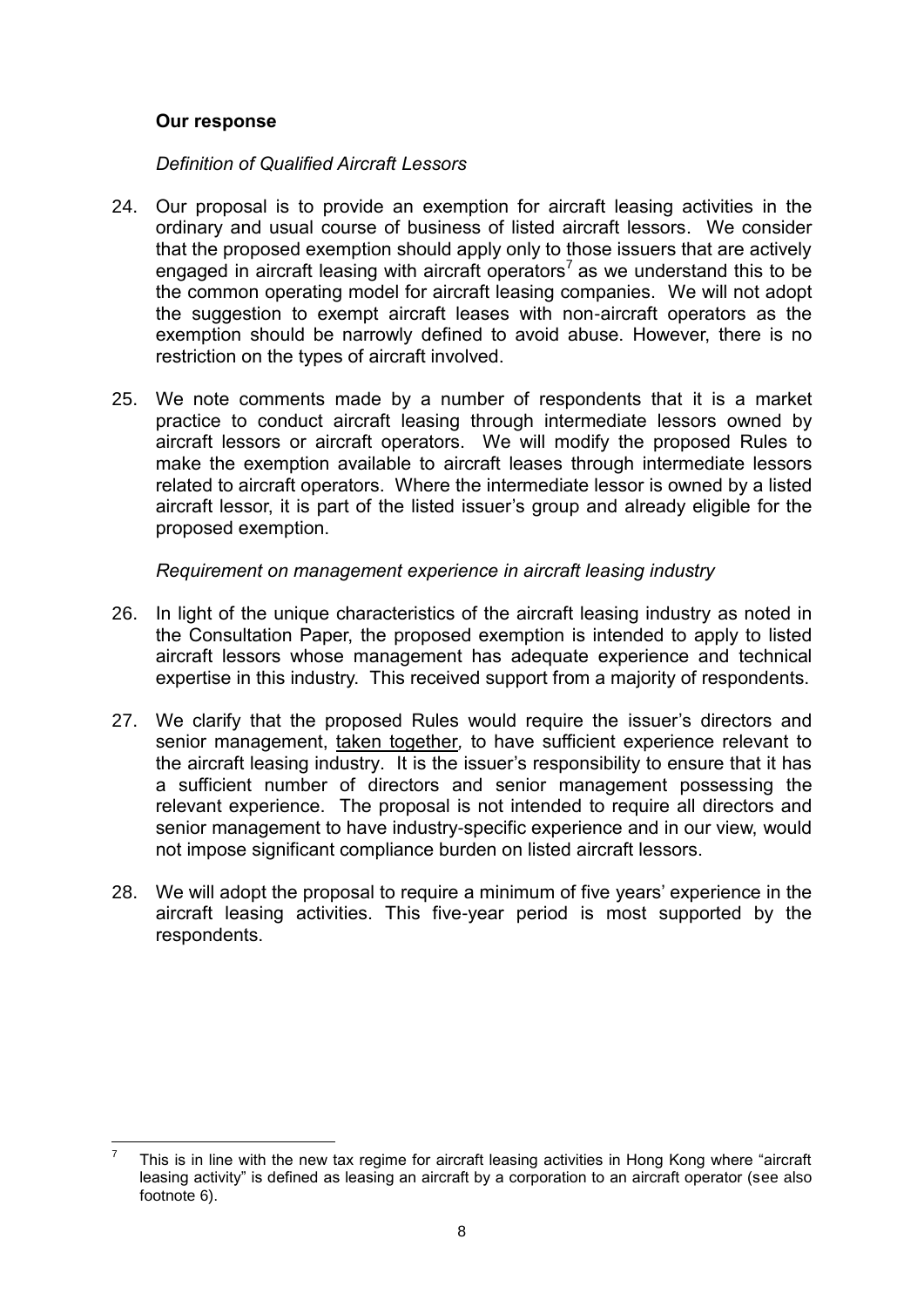*Other comments and suggestions*

- 29. In response to other comments received, we clarify that:
	- (a) It is not necessary for a listed issuer to seek the Exchange's confirmation as to whether it is a Qualified Aircraft Lessor. Instead, the issuer should disclose in its announcement that it has fulfilled the qualification criteria and other exemption conditions (see paragraphs 39(d) and 45 below).
	- (b) Where a Qualified Aircraft Lessor is a listed subsidiary of another listed issuer, we envisage that the listed holding company would also meet the qualification criteria for a Qualified Aircraft Lessor and be eligible for the proposed exemption. If the listed holding company is not qualified because aircraft leasing is not one of its principal activities or business segments, then the aircraft leasing activities conducted through the listed subsidiary are likely to be immaterial to the listed holding company and would unlikely be notifiable transactions at the holding company level.
- 30. We have not adopted the suggestions to impose additional criteria for Qualified Aircraft Lessors. As noted in the Consultation Paper, the proposed criteria set out in paragraphs 15(a) and (b) would define Qualified Aircraft Lessors narrowly and accordingly provide safeguards against potential abuse of the exemption by newly established aircraft lessors.

#### **Conclusion**

31. In light of market support, we will adopt the proposed definition and criteria relating to Qualified Aircraft Lessors, with a modification to proposed Rules 14.04(10D) and 14.04(10E) as discussed in paragraph 25.

# **(2) QUALIFIED AIRCRAFT LEASING ACTIVITIES**

- 32. In the Consultation Paper, we proposed to define "Qualified Aircraft Leasing Activities" to include the following transactions that are undertaken by Qualified Aircraft Lessors in their ordinary and usual course of business:
	- (a) acquisitions or disposals of aircraft; or
	- (b) finance leases of aircraft with aircraft operators (including financing arrangements in sale and leaseback transactions).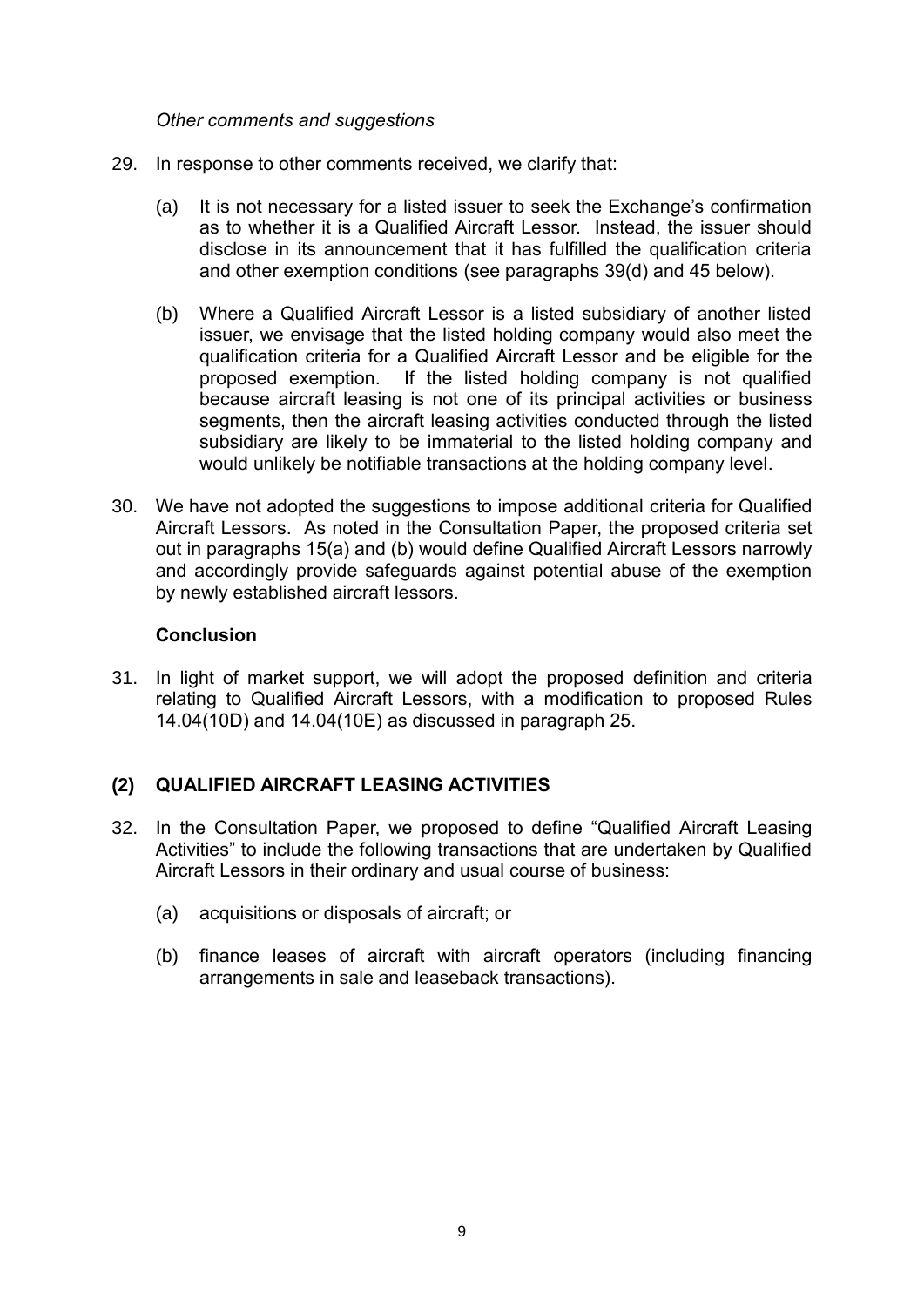33. Under Rule 14.04(1)(d), operating leases are subject to notifiable transaction requirements if they have a significant impact on operations of the issuer (i.e. representing an increase of 200% or more in the scale of the issuer's existing operations conducted through operating lease arrangements). This Rule applies to operating leases that would result in a significant change to listed issuer's business. As operating leases are not otherwise subject to notifiable transaction requirements, we did not propose to include operating leases of aircraft in the definition of Qualified Aircraft Leasing Activities.

|             | <b>Question 6:</b> Do you agree with the proposed Rule amendments to define<br>Qualified Aircraft Leasing Activities to include acquisitions,<br>disposals and finance leases of aircraft? |
|-------------|--------------------------------------------------------------------------------------------------------------------------------------------------------------------------------------------|
|             | <b>Question 7:</b> Do you agree that we should limit the exemption for finance<br>leases of aircraft to only those entered into by the aircraft<br>lessors with aircraft operators?        |
| Question 8: | Do you agree that the proposed exemption should not apply to<br>operating leases of aircraft?                                                                                              |

# **Comments received**

- 34. The proposals received support from a majority of respondents:
	- (Question 6) 88% of the respondents agreed with the proposed definition of Qualified Aircraft Leasing Activities, and 12% disagreed;
	- (Question 7) 56% of the respondents supported the proposal to exempt finance leases entered into by aircraft lessors with aircraft operators. 38% of the respondents opposed, and the remaining 6% did not indicate a view; and
	- (Question 8) 75% of the respondents agreed with the proposal to exclude operating leases from the definition of Qualified Aircraft Leasing Activities, and 25% disagreed.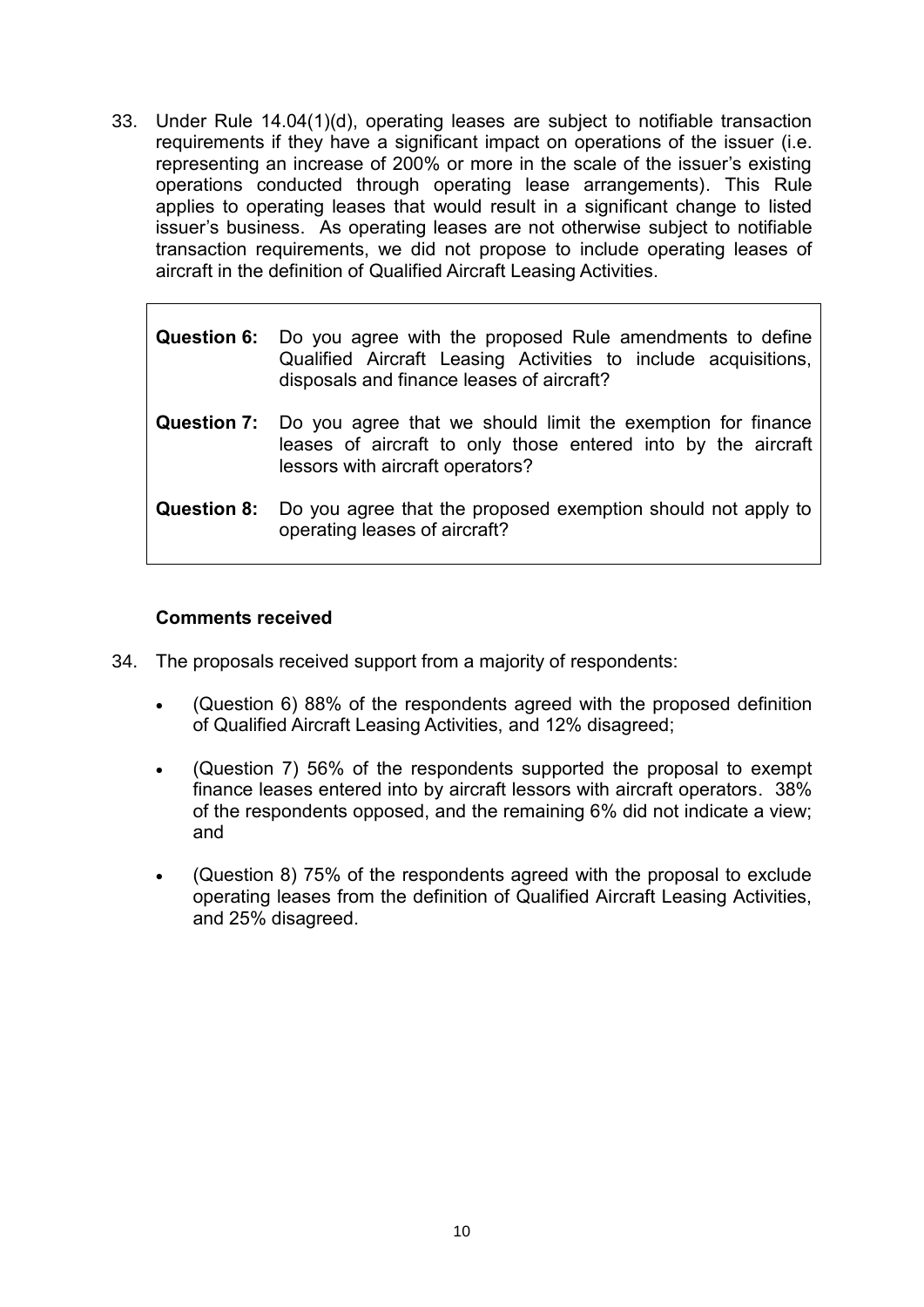- 35. The reasons given by the respondents who opposed the proposals include:
	- (a) *Operating leases* A number of respondents considered that the proposed exemption for Qualified Aircraft Leasing Activities should also apply to operating leases of aircraft as they are very common in the aircraft leasing industry. Although the current Rule 14.04(1)(d) provides an exemption for operating leases generally, some respondents were concerned that aircraft lessors (particularly those with a smaller size) may trigger the limit set out in the Rule when they are expanding their aircraft leasing business through operating leases. Some commented that both finance leases and operating leases are core aircraft leasing activities of aircraft lessors and should not be treated differently under the proposed exemption.
	- (b) *Finance leases -* Respondents provided comments similar to those set out in paragraphs 19(a) and (b) above. Some did not see the reason to treat finance leases with aircraft operators and non-aircraft operators differently so long as they are entered into in the ordinary and usual course of business of a Qualified Aircraft Lessor.

### **Our response**

- 36. We note the respondents' comments that both operating leases and finance leases are common forms of aircraft leases in the market, and the proposed exemption should equally apply to operating leases of aircraft that are conducted in the ordinary course of business of Qualified Aircraft Lessors. We will modify the proposed definition of Qualified Aircraft Leasing Activities to include operating leases of aircraft with aircraft operators, which is with in line the policy intent of providing an exemption for aircraft leasing activities as discussed in the Consultation Paper.
- 37. For the reasons stated in paragraph 24, we will not adopt the suggestion to exempt aircraft leases with non-aircraft operators.

#### **Conclusion**

38. In light of market support, we will adopt the proposed definition of Qualified Aircraft Leasing Activities, with a modification to proposed Rule 14.04(10D) as discussed in paragraph 36.

### **(3) DISCLOSURE REQUIREMENTS FOR QUALIFIED AIRCRAFT LEASING ACTIVITIES**

# **(i) Announcement**

39. In the Consultation Paper, we proposed that a Qualified Aircraft Lessor should issue an announcement containing the following information in respect of an exempted aircraft leasing activity: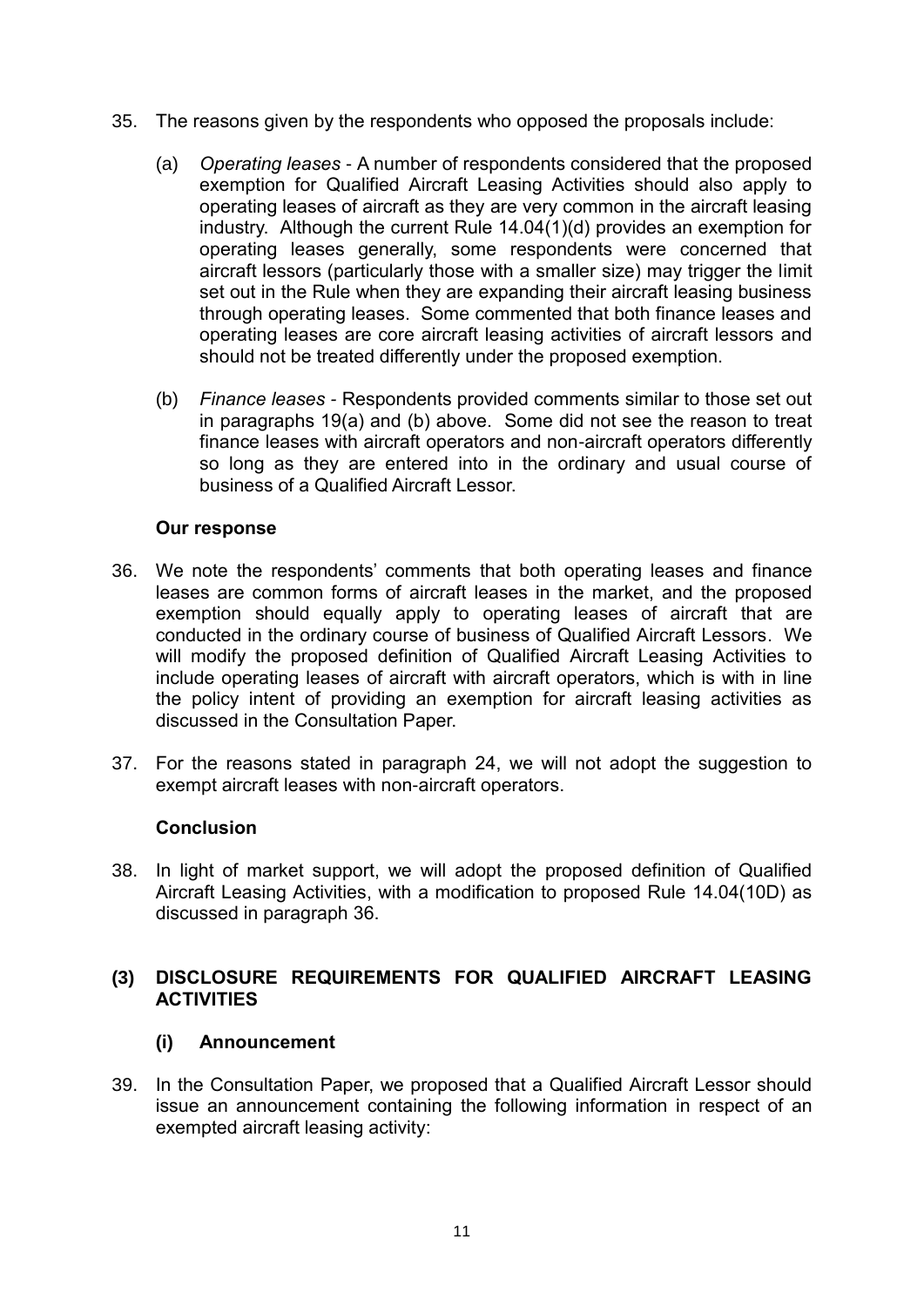- (a) the date of the transaction;
- (b) the identity and a description of the principal business activities of the counterparty to the transaction, and a confirmation that the counterparty and its ultimate beneficial owner(s) are third parties independent of the issuer and its connected persons;
- (c) a description of the transaction and the aircraft which is the subject of the transaction; and
- (d) information to demonstrate that the exemption conditions have been met, in the form of a confirmation by the issuer's board that (1) the issuer has fulfilled the qualification criteria for a Qualified Aircraft Lessor; (2) the transaction is entered into by the issuer in its ordinary and usual course of business and on normal commercial terms; and (3) the terms of the transaction are fair and reasonable and in the interests of the lessor and its shareholders as a whole.
- 40. We also proposed not to require information circulars for the exempted transactions.

**Question 9:** Do you agree with the proposed disclosure requirements for announcement of exempted aircraft leasing activities?

# **Comments received**

- 41. 94% of the respondents supported the proposal, and the remaining 6% opposed.
- 42. A respondent opposing the proposal considered that it would be onerous to require Qualified Aircraft Lessors to disclose the identities of the counterparties to the exempted transactions as other listed issuers are not required to make such disclosure in respect of their transactions with independent third parties under the current Rules. The respondent also suggested that, in case of an acquisition of new aircraft from an aircraft manufacturer, the list price should be disclosed in the announcement.

#### **Our response**

- 43. As noted in the Consultation Paper, the proposed announcement requirement is intended to keep investors informed of material transactions conducted by Qualified Aircraft Lessors. We consider that the disclosure of the identity of the counterparty would enhance the transparency of aircraft leasing activities.
- 44. We have not adopted the suggestion to require disclosure of the list prices of aircraft purchased as there is usually a substantial difference between the list price and the actual consideration for the aircraft. Issuers may disclose the information on a voluntary basis.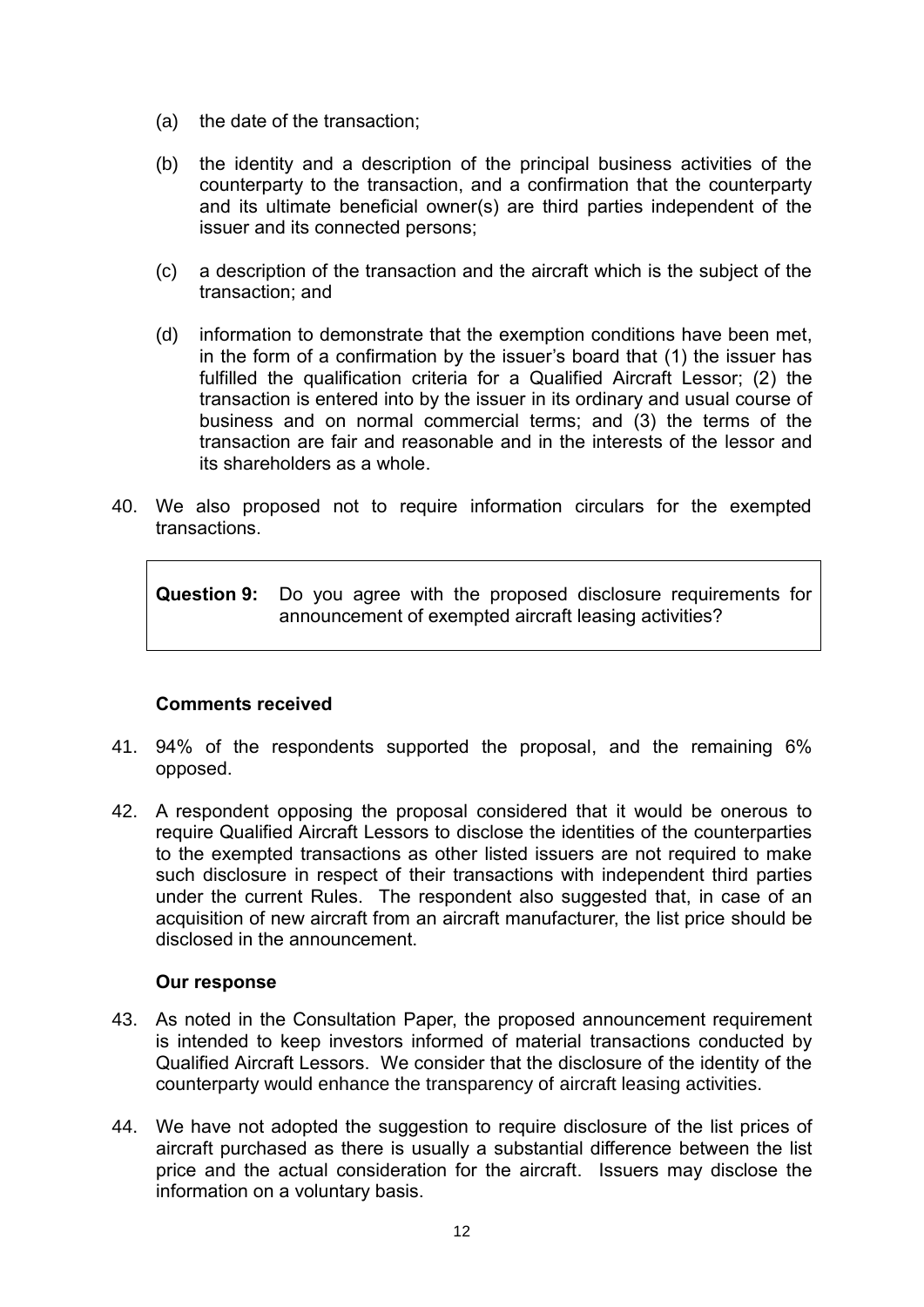## **Conclusion**

45. In light of market support, we will adopt the proposed announcement requirement, with modifications to proposed Rule 14.33D(1) to make clear that the announcement should contain (i) a confirmation by the issuer's board as described in paragraph 39(d); and (ii) where the exempted transaction involves an acquisition of aircraft, the expected year of delivery of the aircraft as described in paragraph 51.

#### **(ii) Interim and annual reports**

- 46. In the Consultation Paper, we proposed that where a Qualified Aircraft Lessor has conducted any exempted Qualified Aircraft Leasing Activity during a financial period/year, it should disclose the following information in its interim/annual report for that financial period/year:
	- (a) the aggregate number of aircraft purchased in the reporting period and committed to purchase as at the end of the reporting period, with a breakdown by aircraft model and expected year of delivery;
	- (b) the aggregate purchase price of aircraft purchased in the reporting period, and commitment amounts for future commitments as at the end of the reporting period with a breakdown of the commitment amounts by years;
	- (c) the aggregate number of aircraft sold in the reporting period;
	- (d) the aggregate net book value and the aggregate net gain or loss on disposal of aircraft in the reporting period; and
	- (e) the average lease rental yield related to the Qualified Aircraft Lessor's aircraft fleet for the reporting period.

**Question 10:** Do you agree with the proposed disclosure requirements for annual and interim reports to provide information about aircraft leasing activities on an aggregated basis?

#### **Comments received**

47. 56% of the respondents supported the proposal. 38% of the respondents disagreed with one or more of the disclosure items under the proposal. The remaining 6% did not indicate a view.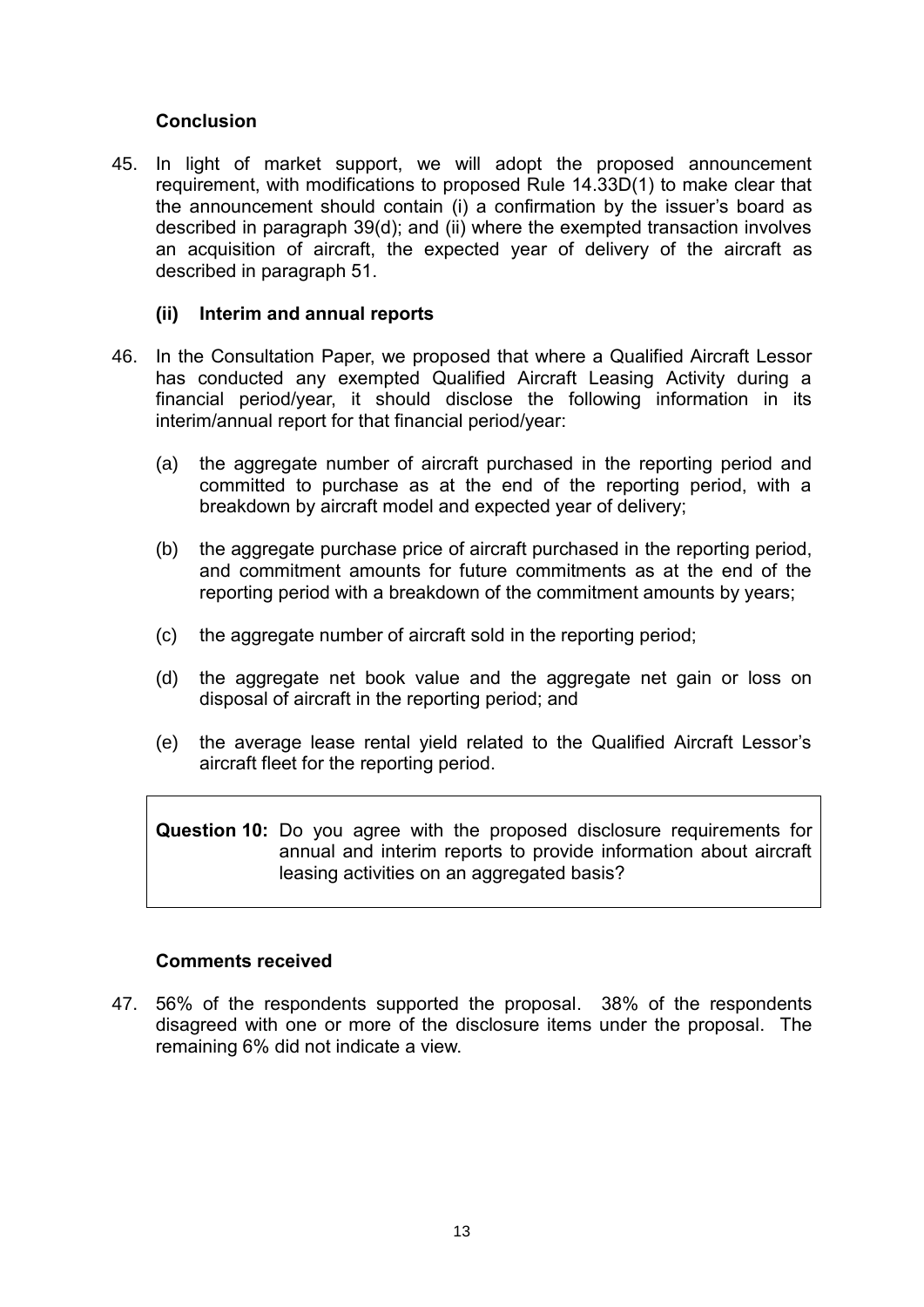48. The reasons given by the respondents who opposed the proposed disclosure requirements included:

### *i) Aircraft purchased and committed to purchase (paragraphs 46(a) and (b))*

- Some respondents considered that a breakdown by year and aircraft model may have the effect of revealing confidential information and defeat the purpose of the general exemption. For example, where the commitment to purchase aircraft in a particular year comprised only a small number of aircraft or primarily a single aircraft model/type, one might be able to derive the actual consideration of individual aircraft by dividing the commitment amount payable with the number of aircraft committed to purchase in that particular year. A respondent also commented that a breakdown by expected year of delivery for committed orders (i.e. delivery positions) is regarded as confidential by the aircraft manufacturers and such information is highly sensitive. US listed aircraft lessors are not required to disclose their delivery positions by years or their commitments by model types.
- Some respondents also pointed out that it is an industry practice to accelerate or reallocate delivery positions, so the commitment amounts by years will change from time to time. They suggested disclosing the aggregate number of aircraft committed to purchase and the total commitment amount as at the end of the reporting period, without a breakdown by years.
- Some respondents stated that the disclosure of actual purchase price of aircraft, even on an aggregated basis, could be commercially sensitive or lead to a breach of the confidentiality obligations by aircraft lessors, particularly where the purchases involved a small number of aircraft or mostly a single type of aircraft. Some suggested disclosing the aggregate list prices instead of the actual consideration.

# *ii) Aggregate net book value, and aggregate net gain or loss on disposal of aircraft (paragraph 46(d))*

 A respondent commented that disclosure of the aggregate net book value of the aircraft disposed is not necessary as it could be derived from other figures disclosed in the financial statements. Another respondent suggested disclosing the aggregate net gain/loss on disposal but not the aggregate net book value.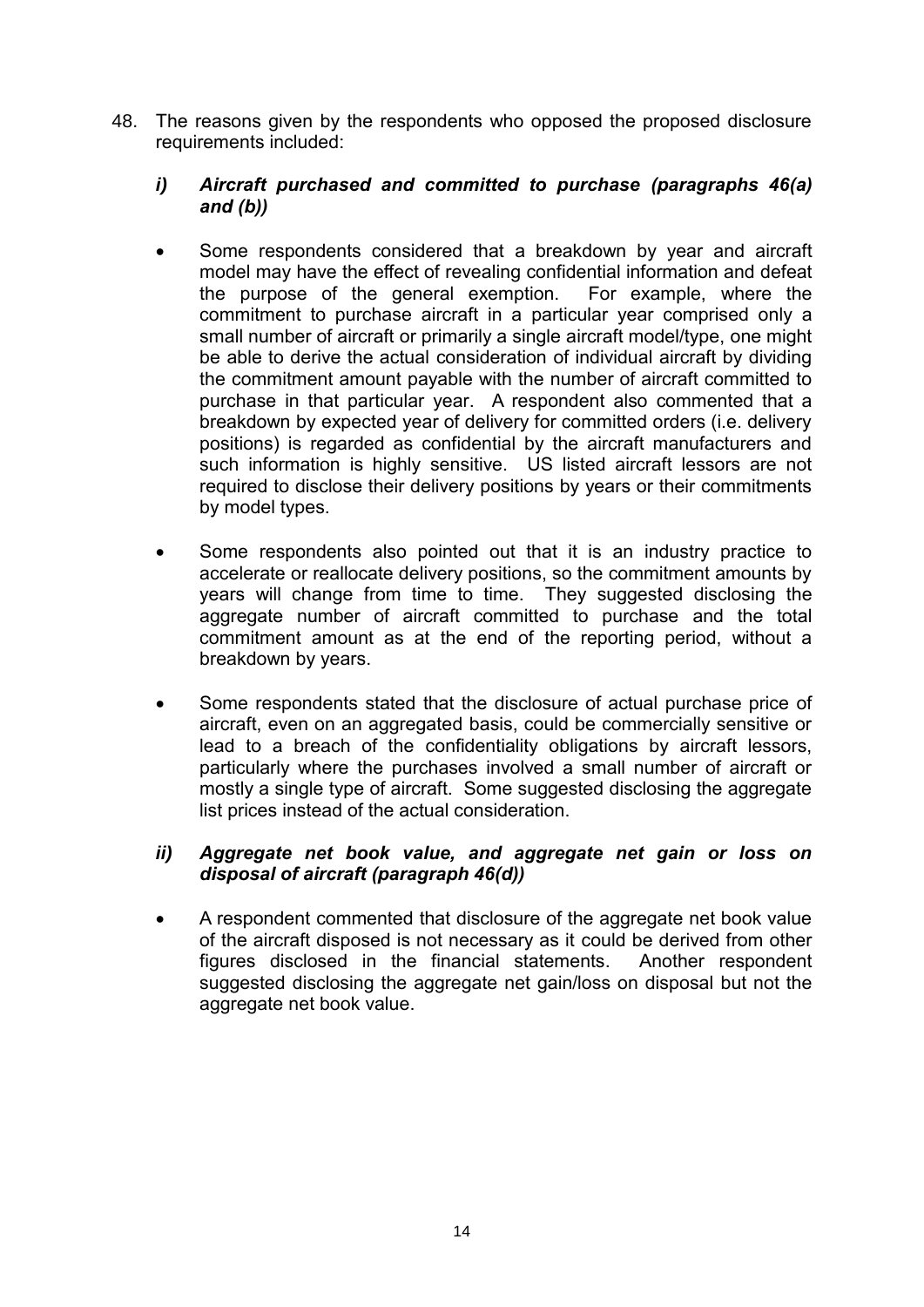# *iii) Average lease rental yield (paragraph 46(e))*

- A respondent stated that every aircraft lessor may have its own formula or may take into account different policies (for example, depreciation policy) in arriving at its average lease rental yield, and the proposed disclosure may not be useful for investors to compare or evaluate the performance of different aircraft lessors. The respondent considered that disclosure of average lease rental yield should be made on a voluntary basis.
- 49. A respondent sought to clarify whether Qualified Aircraft Lessors should disclose the average lease yield of operating leases and finance leases separately, which may facilitate investors in assessing the issuers' business performance.

# **Our response**

50. As noted in the Consultation Paper, the proposed disclosure requirements for annual and interim reports are intended to facilitate shareholders' assessment of the impact of the acquisitions or disposals of aircraft on the aircraft lessor's financial position on an aggregated basis, without disclosing confidential information about individual transactions.

# *i) Aircraft purchased and committed to purchase (paragraphs 46(a) and (b))*

- 51. Having considered the respondents' comments set out in paragraph 48(i), we have decided that:
	- We will adopt the proposal to require disclosure of i) the aggregate number of aircraft committed to purchase as at the reporting period end with a breakdown of the aircraft models involved; and ii) the aggregate amount for future commitments. We will adopt the respondents' suggestion not to require a breakdown by year of delivery, however, the Qualified Aircraft Lessor should disclose the expected year of delivery of the aircraft when it announces the acquisition of the aircraft under proposed Rule 14.33D(1) (see paragraph 45).

We believe that the revised proposals would serve the purpose of providing information about acquisitions of aircraft by Qualified Aircraft Lessors on an aggregated basis with details of the aircraft models involved.

We will modify the proposal to require disclosure of i) the aggregate number of aircraft owned by the issuer as at the reporting period end with a breakdown of the aircraft models involved; and ii) the aggregate net book value of the aircraft (instead of the aggregate number and purchase price of aircraft purchased during that period).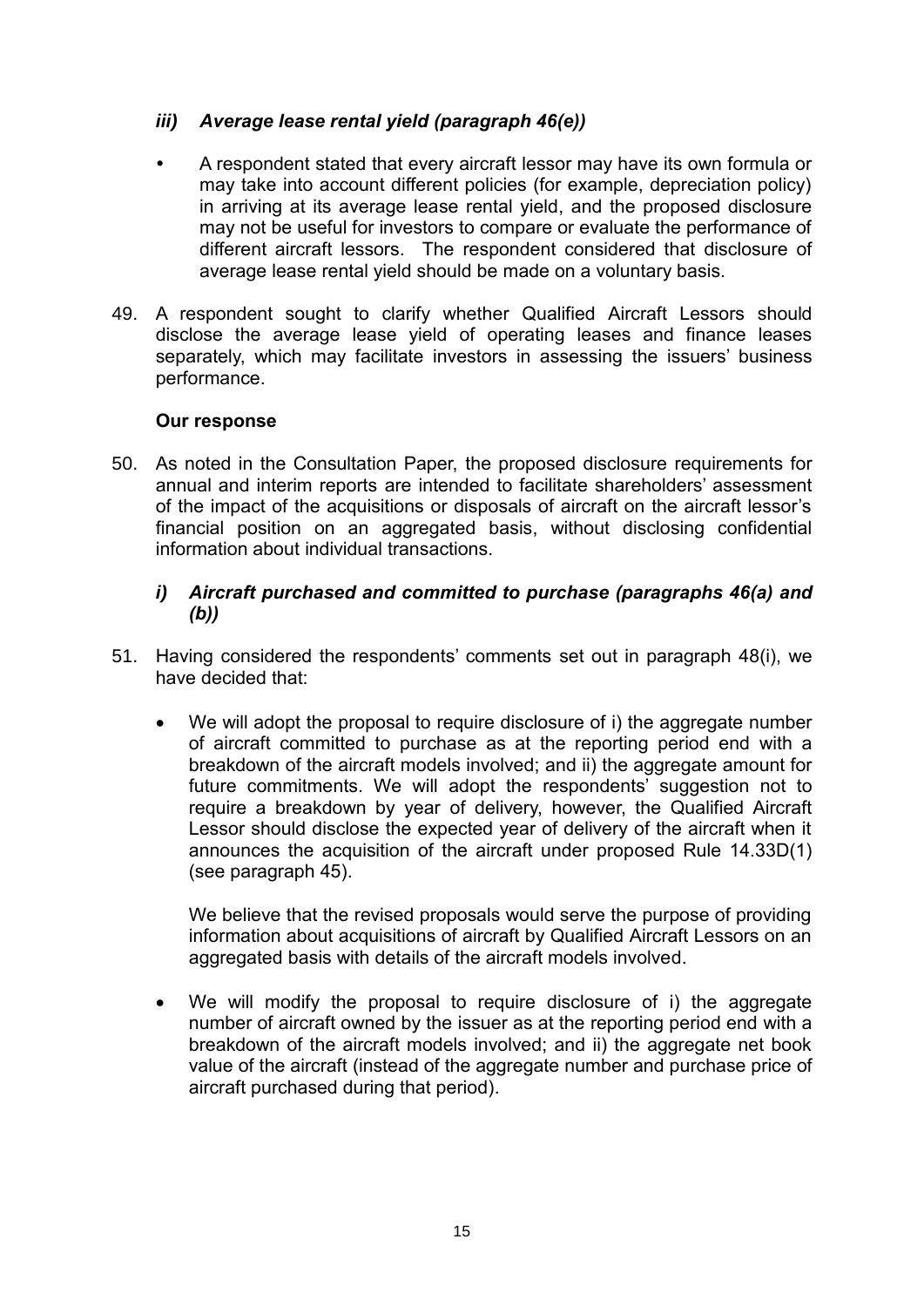As noted in the Consultation Paper, investors and analysts generally focus on information about the aircraft lessors' aircraft portfolio and the management of the fleet when evaluating and valuing the aircraft lessors, rather than specific information on individual transactions. We believe that the revised proposal would serve the purpose of providing information about the issuer's aircraft portfolio on an aggregated basis, together with details of the aircraft models involved. This would also address the respondents' concern about revealing the actual consideration of individual aircraft by dividing the aggregate payment amount with the number of aircraft purchased or committed to purchase in a particular period or year.

#### *ii) Aggregate net book value, and aggregate net gain or loss on disposal of aircraft (paragraph 46(d))*

52. We have not adopted the suggestions set out in paragraph 48(ii). We consider that the aggregate net book value of aircraft disposed is useful for investors to assess the impact of aircraft disposals on the aircraft lessor's financial position on an aggregated basis.

### *iii) Average lease rental yield (paragraph 46(e))*

53. We will modify the proposal to require disclosure of the average lease rental yield of i) operating leases and ii) finance leases, in relation to the Qualified Aircraft Lessor's aircraft leasing business for the reporting period. We note that aircraft lessors may adopt different policies or formulations in calculating the average lease rental yield, and they are expected to explain the basis for calculation in the financial reports.

#### **Conclusion**

54. In light of market support, we will adopt the proposed disclosure requirements for annual and interim reports, with the modifications to proposed Rule 14.33D(2) as discussed in paragraphs 51 and 53 above.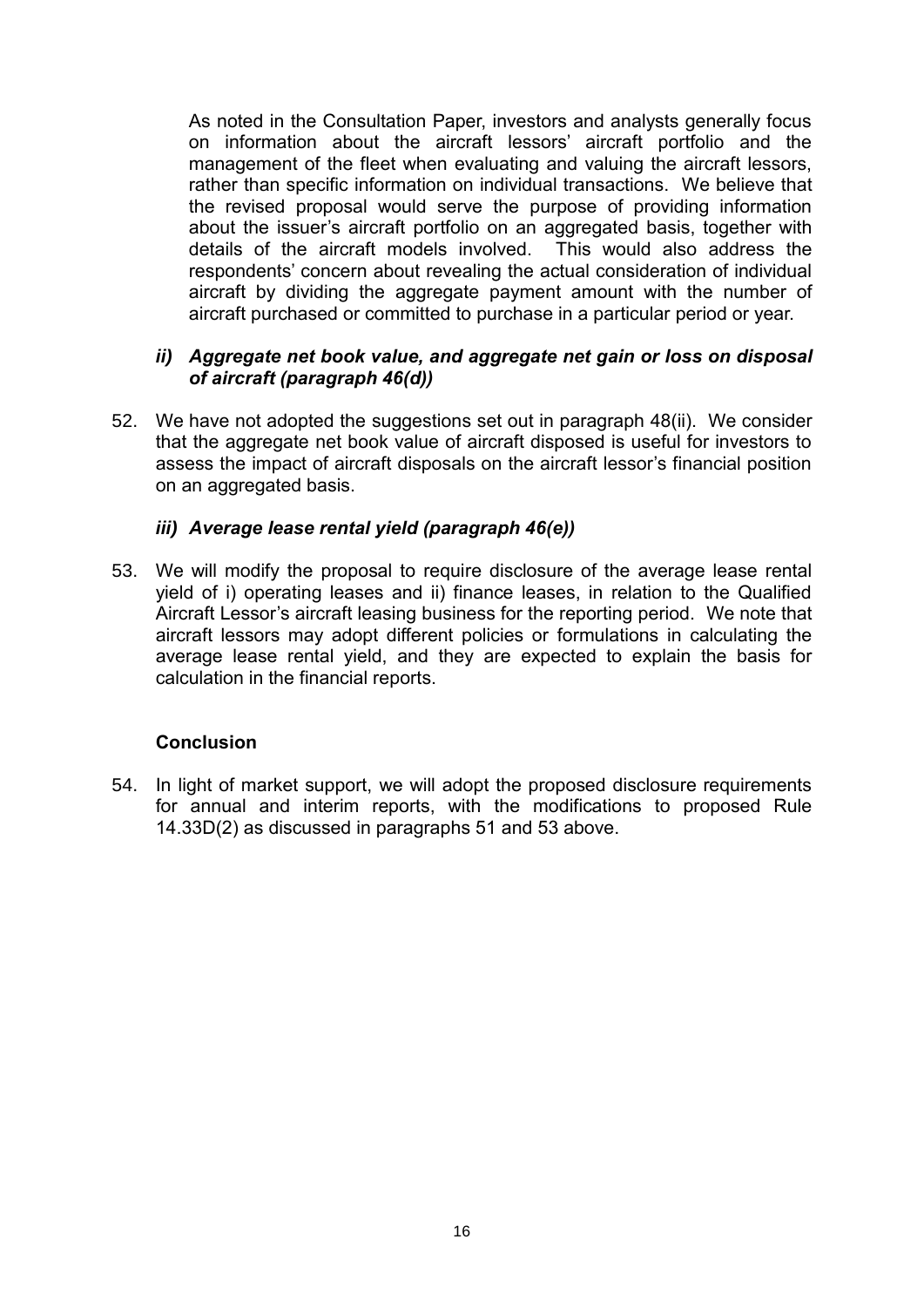# **APPENDIX I : SUMMARY RESULT OF QUANTITATIVE ANALYSIS**

| <b>Proposals in the Consultation Paper</b> |                                                                                                                                                                                                                                                                                                                                                                                                                                                                     | <b>Feedback</b>   |                |         |  |
|--------------------------------------------|---------------------------------------------------------------------------------------------------------------------------------------------------------------------------------------------------------------------------------------------------------------------------------------------------------------------------------------------------------------------------------------------------------------------------------------------------------------------|-------------------|----------------|---------|--|
|                                            |                                                                                                                                                                                                                                                                                                                                                                                                                                                                     | <b>Support</b>    | <b>Against</b> | No view |  |
| $\mathbf{1}$                               | To provide a general exemption for aircraft<br>leasing activities                                                                                                                                                                                                                                                                                                                                                                                                   | 100%              | 0%             | 0%      |  |
| $\overline{2}$                             | <b>Definition of Qualified Aircraft Lessor</b>                                                                                                                                                                                                                                                                                                                                                                                                                      | 88%               | 12%            | 0%      |  |
| 3                                          | Criteria for determining whether a listed<br>issuer is a Qualified Aircraft Lessor:<br>there is clear disclosure of aircraft<br>$\bullet$<br>leasing as a current and continuing<br>principal business activity in the latest<br>published annual report (or in the case of<br>a newly listed issuer, its listing<br>document)<br>aircraft leasing is reported as a separate<br>$\bullet$<br>and continuing segment in the latest<br>published financial statements | 94%               | 0%             | 6%      |  |
| 4(a)                                       | Requirement for directors and senior<br>management, taken together, to have<br>sufficient experience relevant to the aircraft<br>leasing industry                                                                                                                                                                                                                                                                                                                   | 69%               | 25%            | 6%      |  |
| 4(b)                                       | Requirement for the individuals relied on to<br>have a minimum of five years' relevant<br>industry experience                                                                                                                                                                                                                                                                                                                                                       | Note 1            |                |         |  |
| 5                                          | Any other criteria or factors for determining<br>whether a listed issuer is a Qualified Aircraft<br>Lessor                                                                                                                                                                                                                                                                                                                                                          | Note <sub>2</sub> |                |         |  |
| 6                                          | Definition of Qualified Aircraft Leasing<br><b>Activities</b>                                                                                                                                                                                                                                                                                                                                                                                                       | 88%               | 12%            | 0%      |  |
| $\overline{7}$                             | Limit the exemption for finance leases of<br>aircraft to only those entered into by aircraft<br>lessors with aircraft operators                                                                                                                                                                                                                                                                                                                                     | 56%               | 38%            | 6%      |  |
| 8                                          | Exclude operating leases of aircraft from the<br>definition of Qualified Aircraft Leasing<br><b>Activities</b>                                                                                                                                                                                                                                                                                                                                                      | 75%               | 25%            | 0%      |  |
| 9                                          | Disclosure requirements for announcement<br>of exempted aircraft leasing activities                                                                                                                                                                                                                                                                                                                                                                                 | 94%               | 6%             | 0%      |  |
| 10                                         | Disclosure requirements for annual and<br>interim reports                                                                                                                                                                                                                                                                                                                                                                                                           | 56%               | 38%            | 6%      |  |

- *Note 1: Eight respondents agreed with the proposal to require the individuals relied on to possess a minimum of five years' relevant industry experience (including one respondent who stated that the requirement of a minimum of five years' experience is acceptable if it only applies to some of, and not all, directors and senior management). Of the seven respondents opposing the proposal, one suggested a longer period of eight years; two considered that a minimum of three years' experience would be sufficient; one considered that it should be up to the issuer to decide what number of years of experience is considered sufficient for its own purpose; and three did not support any minimum period. One respondent did not indicate a view.*
- *Note 2: Three respondents suggested other criteria or factors.*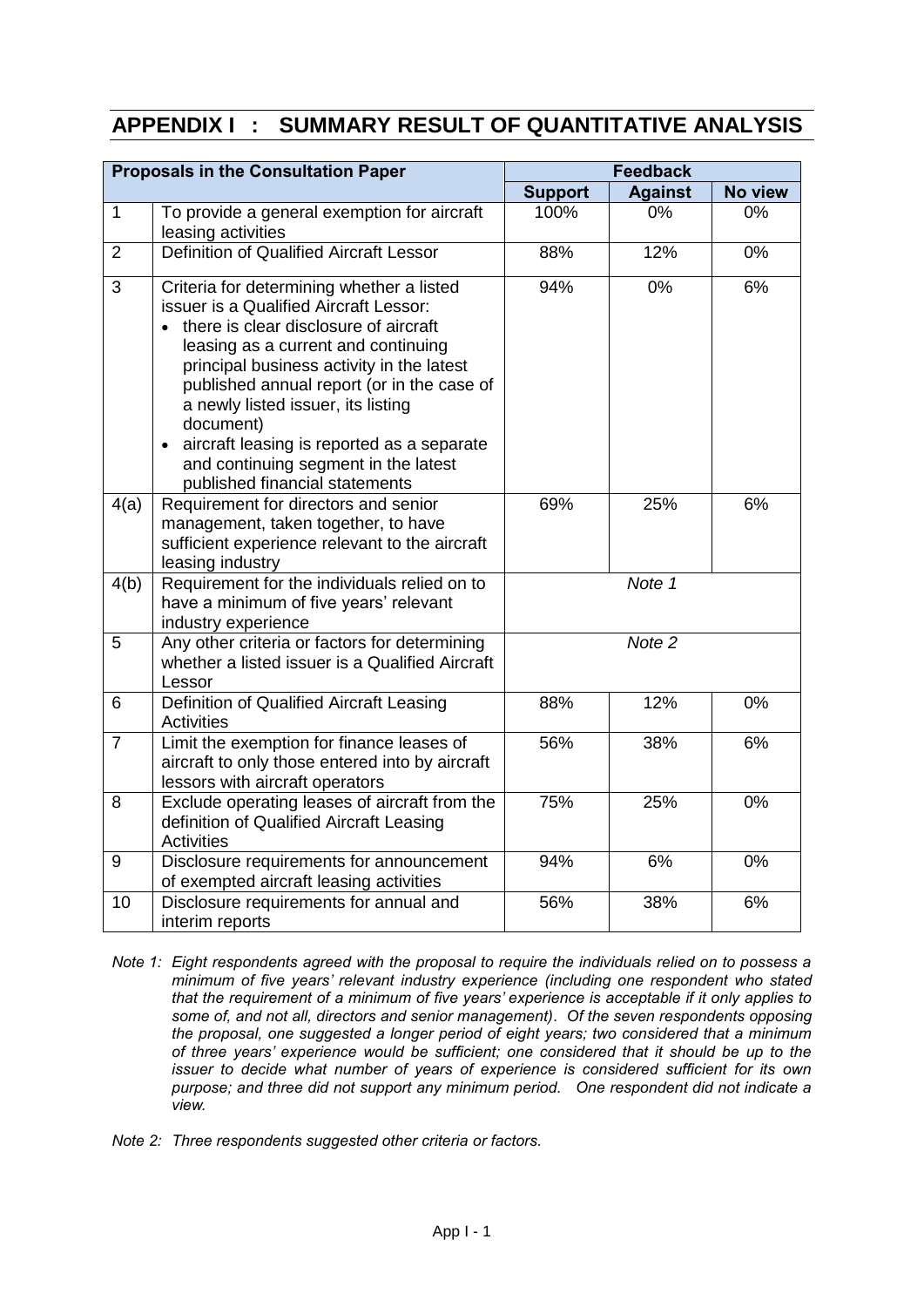# **APPENDIX II : AMENDMENTS TO THE LISTING RULES**

## **Main Board Listing Rules**

# **Chapter 14**

# **EQUITY SECURITIES**

## **NOTIFIABLE TRANSACTIONS**

#### **Definitions**

14.04 For the purposes of this Chapter:-

…

…

- (10D) [Repealed 1 February 2011] "Qualified Aircraft Leasing Activity" means:
	- (a) an acquisition of aircraft;
	- (b) a finance lease in respect of the leasing of aircraft to an aircraft operator (i.e. an entity which carries on a business of operating aircraft as an owner or charterer for providing services for the carriage by air of passengers, cargo or mail), including financing arrangements in a sale and leaseback transaction;
	- (c) an operating lease in respect of leasing of aircraft to an aircraft operator; or
	- (d) a disposal of aircraft.

For the purpose of this rule and rule 14.04(10E), "aircraft leasing with an aircraft operator" include leases of aircraft to the aircraft operator directly or indirectly through an intermediate lessor related to the aircraft operator.

- (10E) "Qualified Aircraft Lessor" means a listed issuer actively engaged in aircraft leasing with aircraft operators (as defined in rule 14.04(10D)) as a principal business in its ordinary and usual course of business. In making this determination, consideration will also be given to the following factors:
	- (a) there is clear disclosure of aircraft leasing as a current and continuing principal business activity in the issuer's latest published annual report and financial statements (or in the case of a newly listed issuer, its listing document);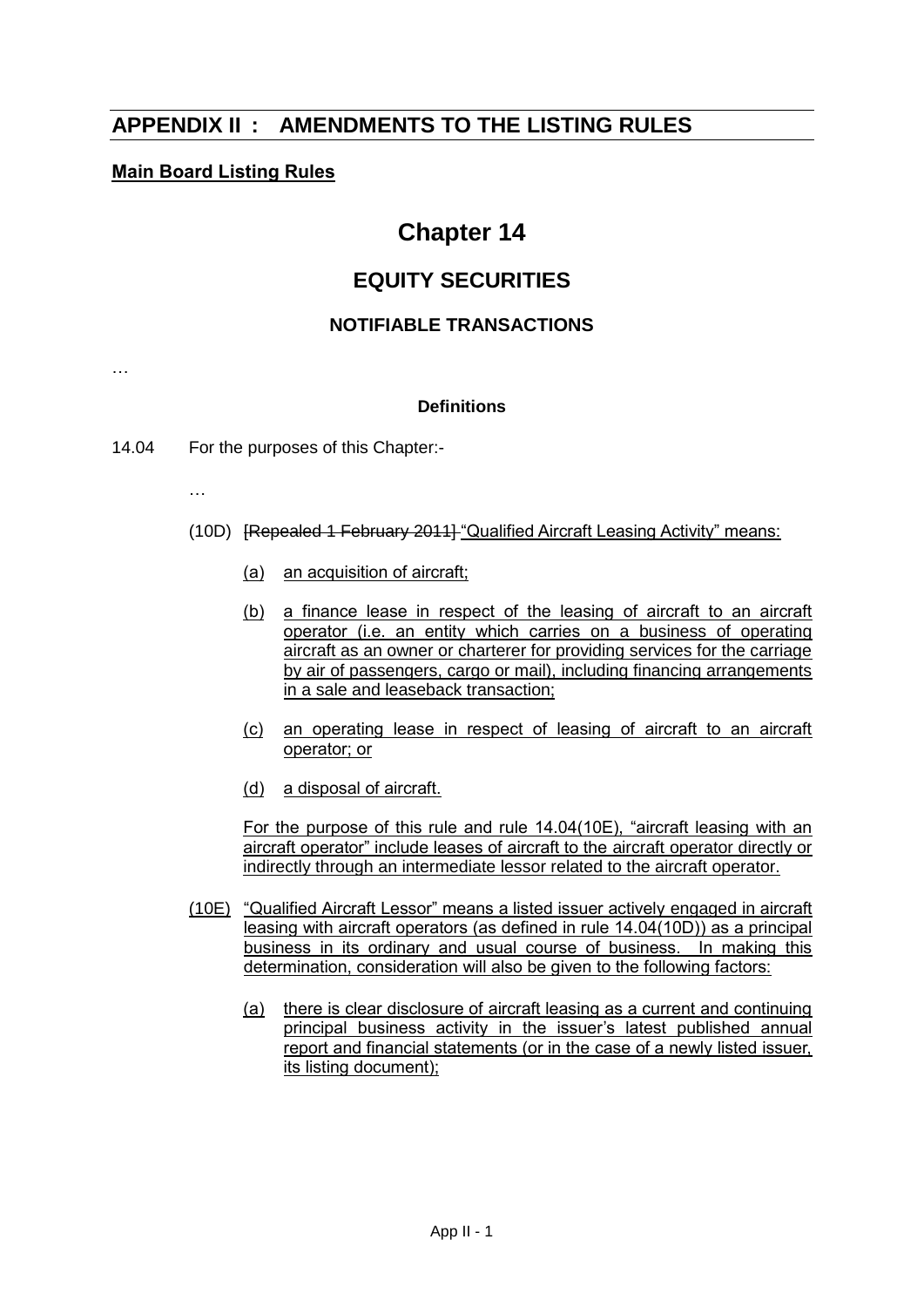- (b) aircraft leasing is reported as a separate and continuing segment (if not the only segment) in the issuer's latest published financial statements. The format for reporting segmental information and its latest published annual financial statements have fully complied with the relevant accounting standards adopted for the preparation of its annual financial statements; and
- (c) the lessor's directors and senior management, taken together, have sufficient experience relevant to the aircraft leasing industry. Individuals relied on must have a minimum of five years' relevant industry experience.

(10E11) a "securities house" means …

(1111A) a "shipping company" means …

…

#### *Exemptions for Qualified Aircraft Leasing Activities which constitute notifiable transactions*

- 14.33C A Qualified Aircraft Leasing Activity is exempt from the announcement, circular and/or shareholders' approval requirements for notifiable transactions provided that:
	- (1) it is undertaken by a Qualified Aircraft Lessor in its ordinary and usual course of business;
	- (2) the Qualified Aircraft Lessor's board has confirmed that:
		- (a) the transaction is entered into by the lessor in its ordinary and usual course of business and on normal commercial terms; and
		- (b) the terms of transaction are fair and reasonable and in the interests of the lessor and its shareholders as a whole; and
	- (3) the Qualified Aircraft Lessor complies with the disclosure requirements under rule 14.33D.
- 14.33D Where a Qualified Aircraft Leasing Activity is exempt from the announcement, circular and/or shareholders' approval requirements for notifiable transactions under rule 14.33C:
	- (1) the Qualified Aircraft Lessor must publish an announcement as soon as possible after the terms of the transaction have been finalised. The announcement must contain:
		- (a) the date of the transaction;
		- (b) the identities and a description of the principal business activities of the parties to the transaction. The lessor must also confirm that the parties to the transaction and their ultimate beneficial owners are third parties independent of the lessor and its connected persons;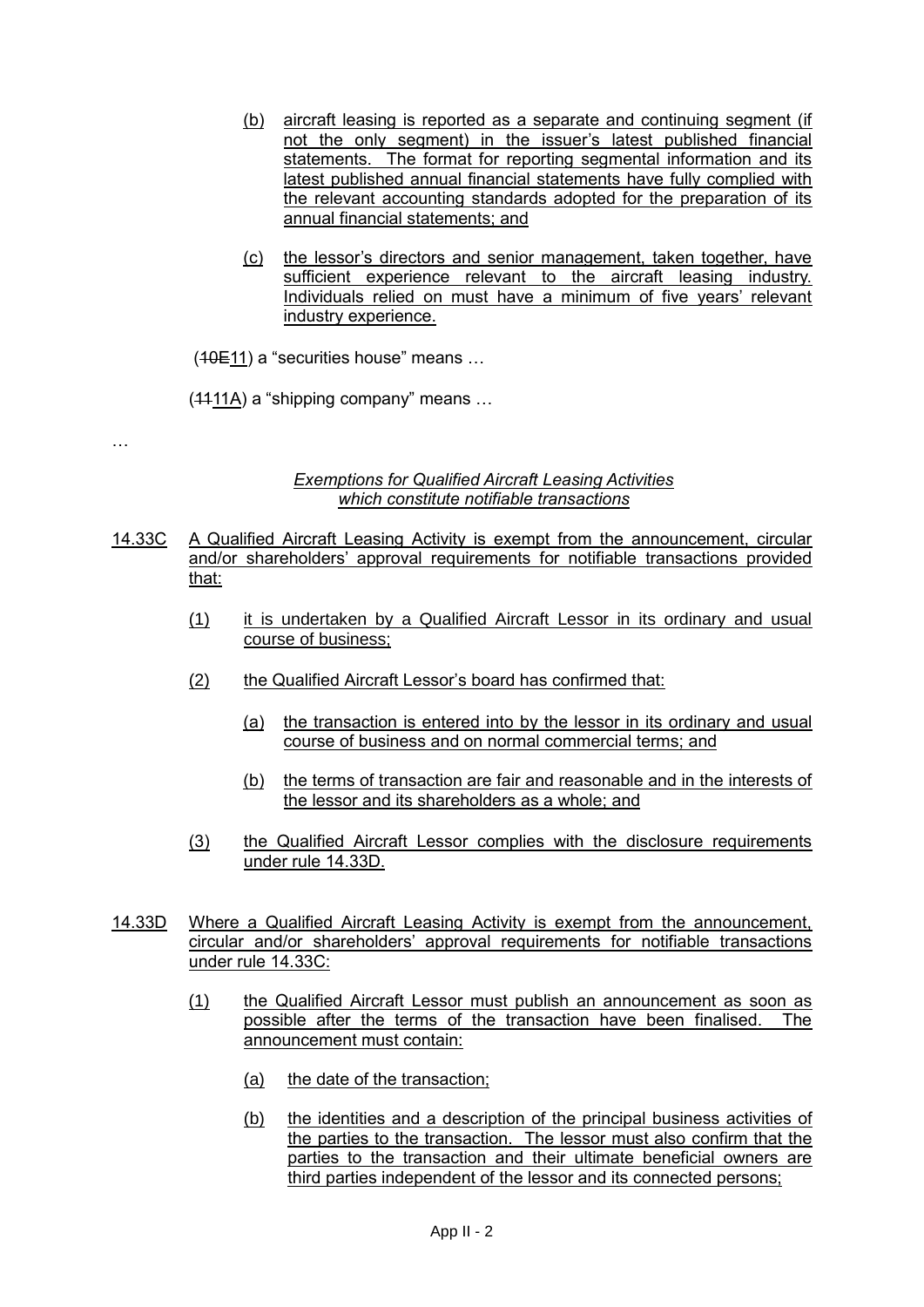- (c) a description of the transaction and the aircraft which is the subject of the transaction (including the expected year of delivery of the aircraft in the case of an acquisition); and
- (d) a confirmation by the lessor's board of directors that the lessor has fulfilled (i) the criteria set out in rule 14.04(10E) and (ii) the conditions set out in rule 14.33C(2); and
- (2) the Qualified Aircraft Lessor must also disclose the following information in its next interim report (where applicable) and annual report:
	- (a) the aggregate number of aircraft owned by the lessor as at the end of the reporting period with a breakdown by aircraft model, and the aggregate net book value of the aircraft;
	- (b) the aggregate number of aircraft committed to purchase as at the end of the reporting period with a breakdown by aircraft model, and the commitment amounts for future commitments;
	- (c) the aggregate number of aircraft sold for the reporting period;
	- (d) the aggregate net book value and the aggregate net gain or loss on disposal of aircraft for the reporting period; and
	- (e) the average lease rental yield of each of (i) the operating lease business and (ii) the finance lease business in relation to aircraft leasing for the reporting period.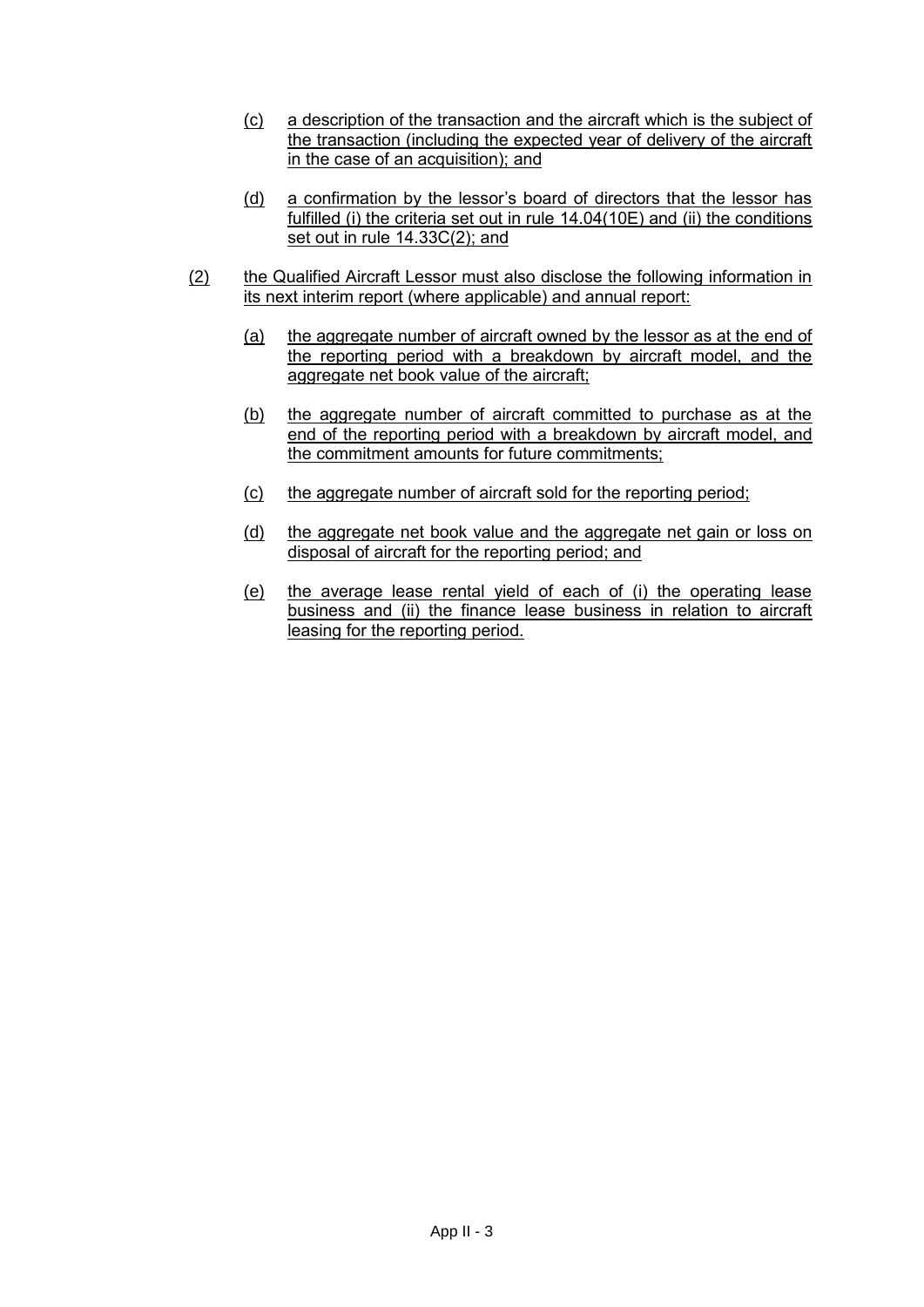# **Chapter 19**

# **EQUITY SECURITIES**

### **NOTIFIABLE TRANSACTIONS**

**Definitions**

- 19.04 For the purposes of this Chapter:-
	- …

…

- (10D) [Repealed 1 February 2011] "Qualified Aircraft Leasing Activity" means:
	- (a) an acquisition of aircraft;
	- (b) a finance lease in respect of the leasing of aircraft to an aircraft operator (i.e. an entity which carries on a business of operating aircraft as an owner or charterer for providing services for the carriage by air of passengers, cargo or mail), including financing arrangements in a sale and leaseback transaction;
	- (c) an operating lease in respect of leasing of aircraft to an aircraft operator; or
	- (d) a disposal of aircraft.

For the purpose of this rule and rule 19.04(10E), "aircraft leasing with an aircraft operator" include leases of aircraft to the aircraft operator directly or indirectly through an intermediate lessor related to the aircraft operator.

- (10E) "Qualified Aircraft Lessor" means a listed issuer actively engaged in aircraft leasing with aircraft operators (as defined in rule 19.04(10D)) as a principal business in its ordinary and usual course of business. In making this determination, consideration will also be given to the following factors:
	- (a) there is clear disclosure of aircraft leasing as a current and continuing principal business activity in the issuer's latest published annual report and financial statements (or in the case of a newly listed issuer, its listing document);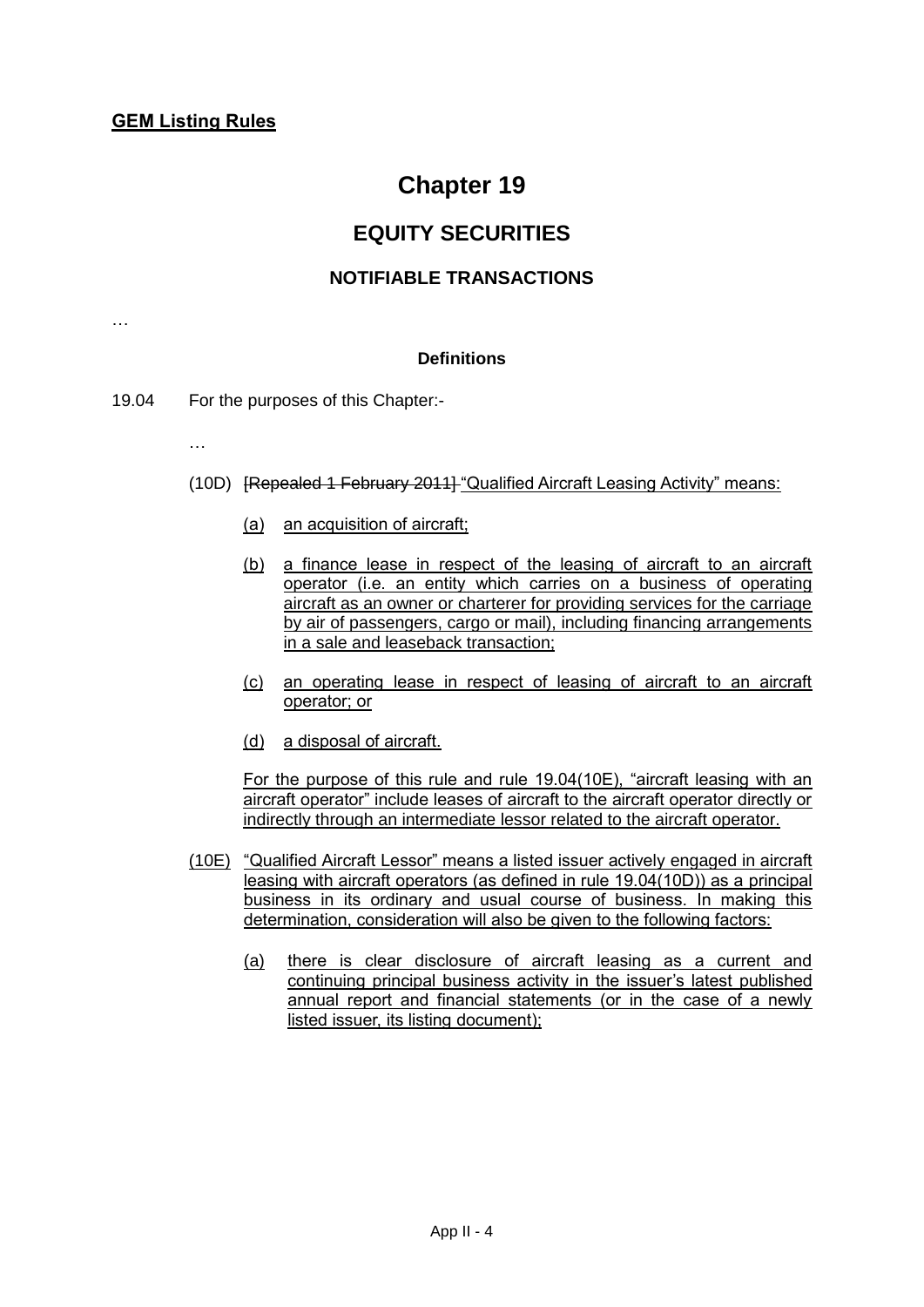- (b) aircraft leasing is reported as a separate and continuing segment (if not the only segment) in the issuer's latest published financial statements. The format for reporting segmental information and its latest published annual financial statements have fully complied with the relevant accounting standards adopted for the preparation of its annual financial statements; and
- (c) the lessor's directors and senior management, taken together, have sufficient experience relevant to the aircraft leasing industry. Individuals relied on must have a minimum of five years' relevant industry experience.

(10E11) a "securities house" means …

(1111A) a "shipping company" means …

…

#### *Exemptions for Qualified Aircraft Leasing Activities which constitute notifiable transactions*

- 19.33C A Qualified Aircraft Leasing Activity is exempt from the announcement, circular and/or shareholders' approval requirements for notifiable transactions provided that:
	- (1) it is undertaken by a Qualified Aircraft Lessor in its ordinary and usual course of business;
	- (2) the Qualified Aircraft Lessor's board has confirmed that:
		- (a) the transaction is entered into by the lessor in its ordinary and usual course of business and on normal commercial terms; and
		- (b) the terms of transaction are fair and reasonable and in the interests of the lessor and its shareholders as a whole; and
	- (3) the Qualified Aircraft Lessor complies with the disclosure requirements under rule 19.33D.
- 19.33D Where a Qualified Aircraft Leasing Activity is exempt from the announcement, circular and/or shareholders' approval requirements for notifiable transactions under rule 19.33C:
	- (1) the Qualified Aircraft Lessor must publish an announcement as soon as possible after the terms of the transaction have been finalised. The announcement must contain:
		- (a) the date of the transaction;
		- (b) the identities and a description of the principal business activities of the parties to the transaction. The lessor must also confirm that the parties to the transaction and their ultimate beneficial owners are third parties independent of the lessor and its connected persons;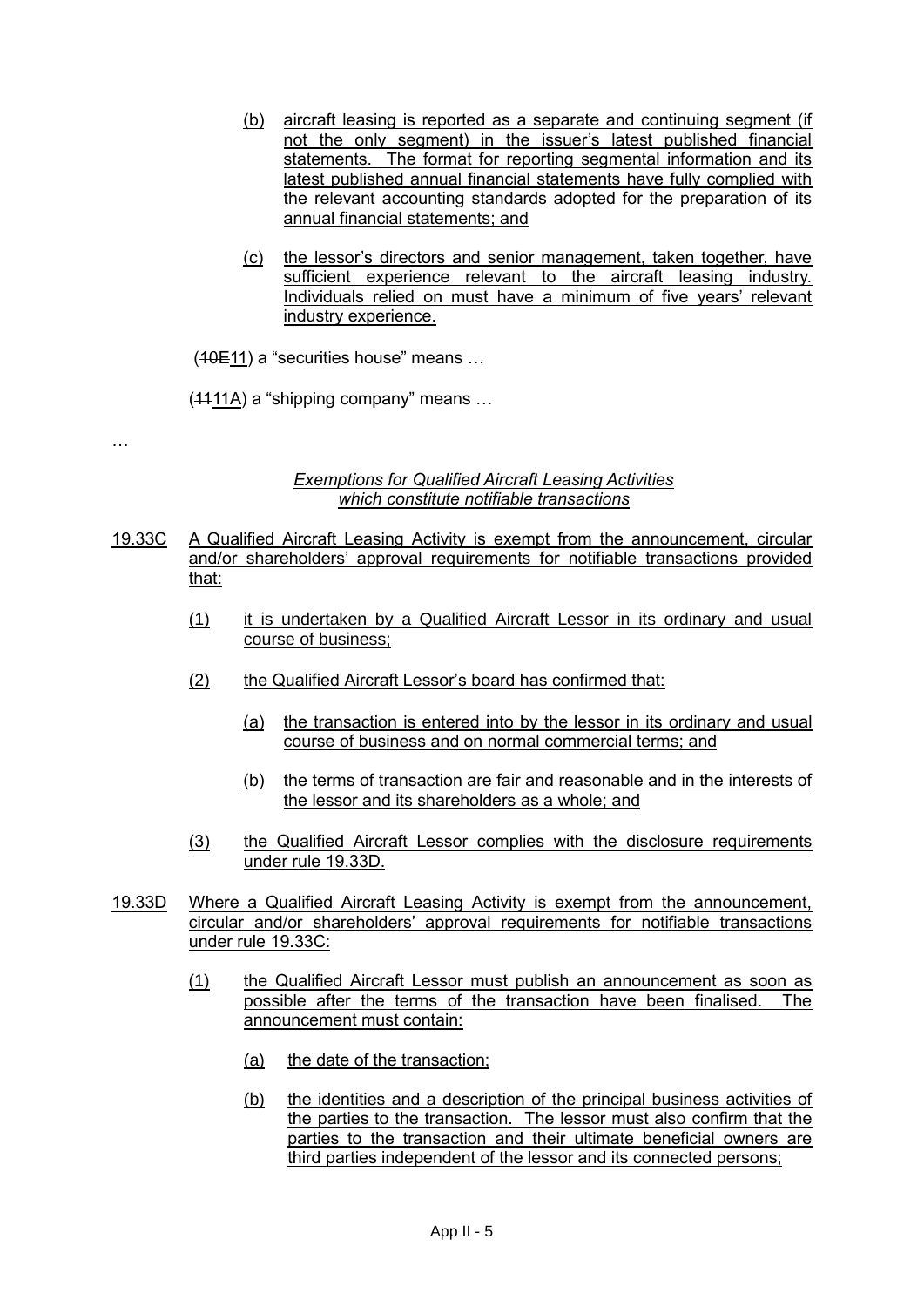- (c) a description of the transaction and the aircraft which is the subject of the transaction (including the expected year of delivery of the aircraft in the case of an acquisition); and
- (d) a confirmation by the lessor's board of directors that the lessor has fulfilled (i) the criteria set out in rule 19.04(10E) and (ii) the conditions set out in rule 19.33C(2); and
- (2) the Qualified Aircraft Lessor must also disclose the following information in its next interim report (where applicable) and annual report:
	- (a) the aggregate number of aircraft owned by the lessor as at the end of the reporting period with a breakdown by aircraft model, and the aggregate net book value of the aircraft;
	- (b) the aggregate number of aircraft committed to purchase as at the end of the reporting period with a breakdown by aircraft model, and the commitment amounts for future commitments;
	- (c) the aggregate number of aircraft sold for the reporting period;
	- (d) the aggregate net book value and the aggregate net gain or loss on disposal of aircraft for the reporting period; and
	- (e) the average lease rental yield of each of (i) the operating lease business and (ii) the finance lease business in relation to aircraft leasing for the reporting period.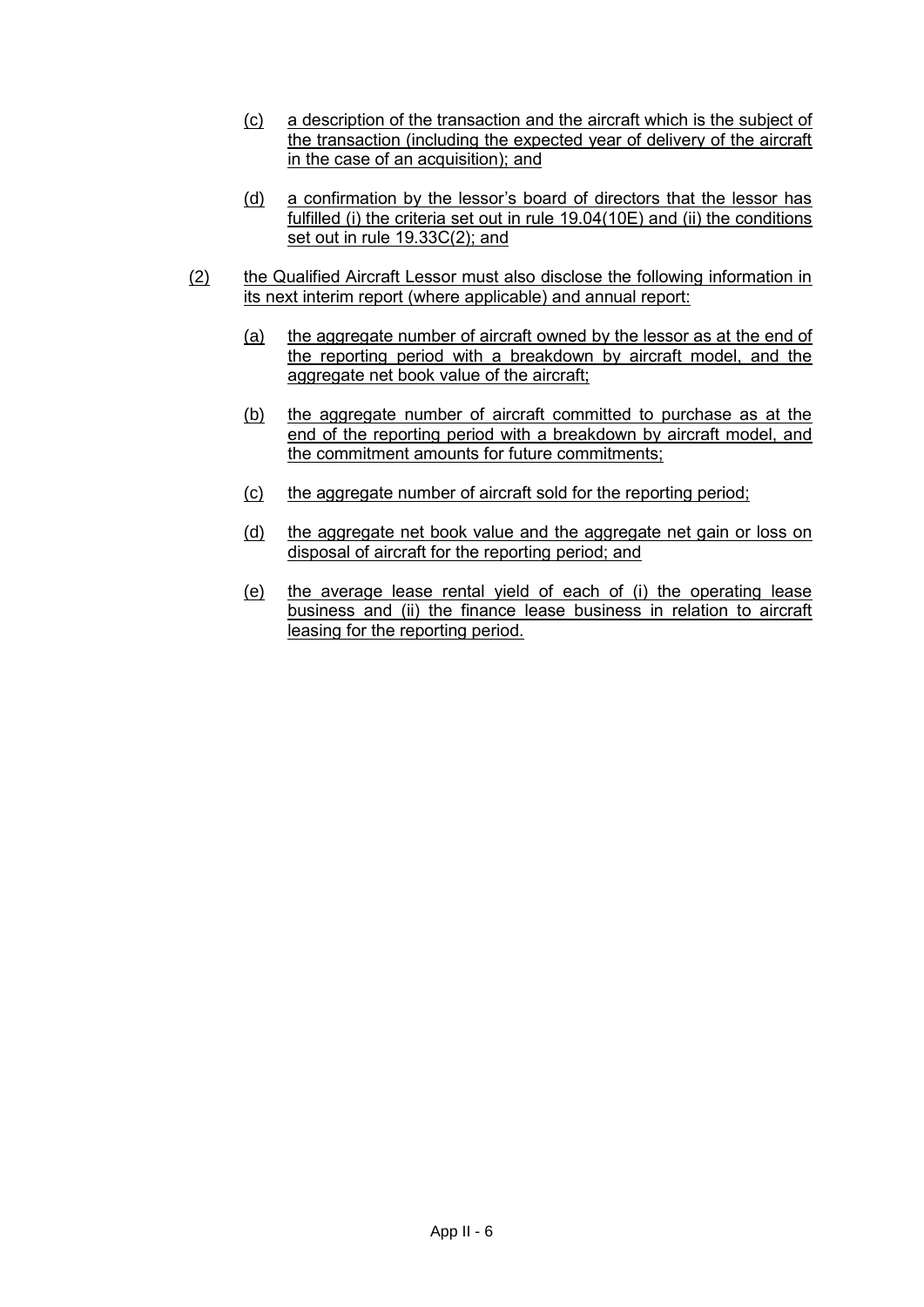# **APPENDIX III : LIST OF RESPONDENTS**

# **INSTITUTIONS**

# **Listed Companies**

- 1. Cathay Pacific Airways Limited
- 2. China Aircraft Leasing Group Holdings Limited
- 3. CK Asset Holdings Limited
- 4. Hong Kong Aircraft Engineering Company Limited
- 5. NWS Holdings Limited
- 6. Swire Pacific Limited
- 7. Swire Properties Limited
- 8. to 12. 5 Main Board Issuers *(names not disclosed at the respondents' request)*

# **Professional Body / Industry Association**

- 13. Association of Chartered Certified Accountants
- 14. Hong Kong Aircraft Leasing and Aviation Finance Association Limited

# **Market Practitioner**

15. Latham & Watkins

# **None of the above**

16. China Securities (International) Financial Holding Company Limited

# **INDIVIDUALS**

17. William Ho

18. to 20. 3 individuals *(names not disclosed at respondents' request)*